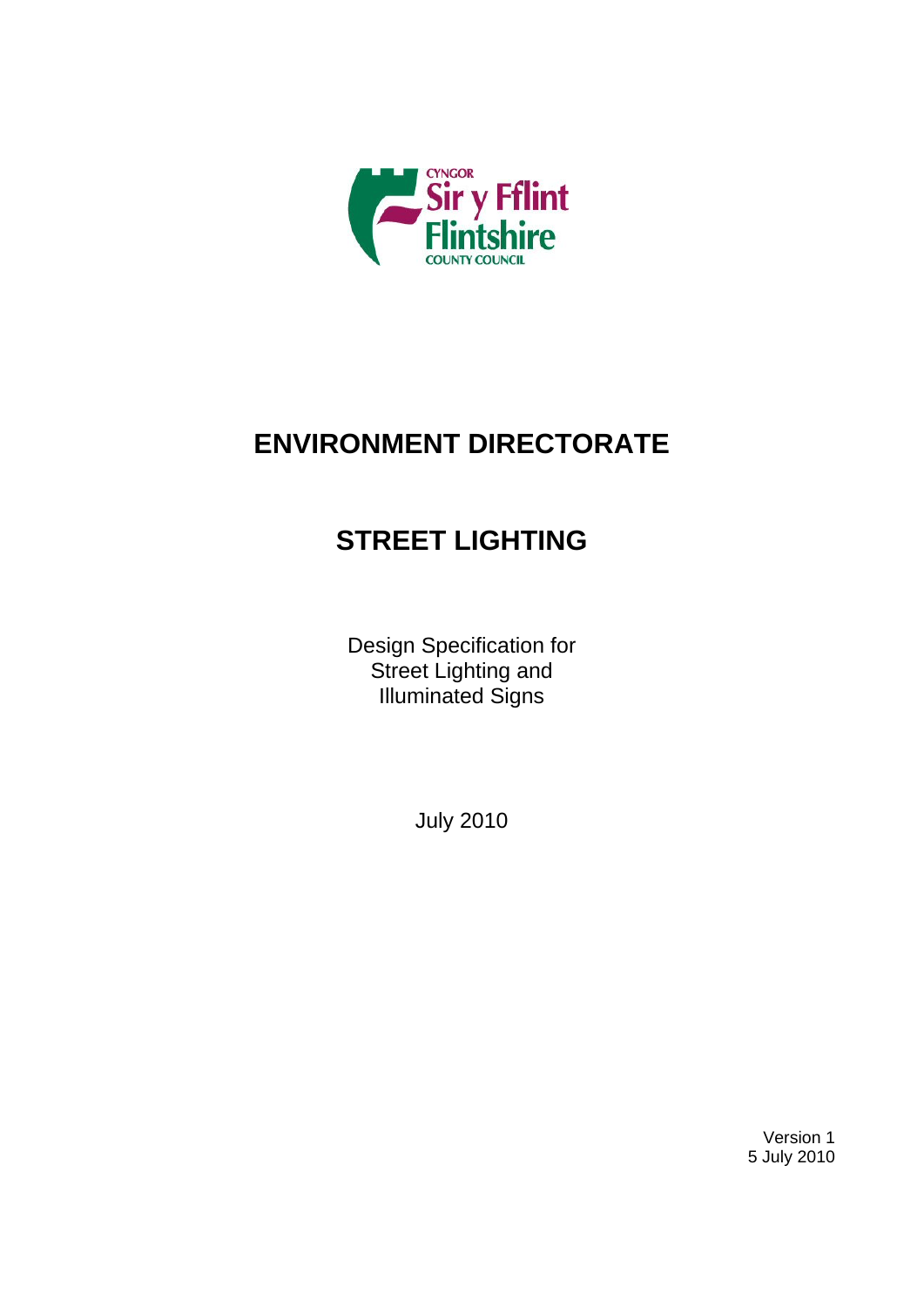### **I N D E X**

|                   |                                                                                                 | Page           |
|-------------------|-------------------------------------------------------------------------------------------------|----------------|
| 1.                | Introduction                                                                                    | 1              |
| Part A.           | <b>Design and Adoption</b>                                                                      |                |
| 1.                | General                                                                                         | $\overline{2}$ |
| 2.                | Design of Lighting Installations                                                                |                |
| 3.                | Procedure for Adoption of Street Lighting                                                       | 5              |
| 4.                | <b>Statutory Undertakers and Service Utilities</b>                                              | 7              |
| 5.                | Inspections                                                                                     | 8              |
| 6.                | <b>Traffic Signs</b>                                                                            | 8              |
| Part B.           | <b>Specification</b>                                                                            |                |
| 7.                | Introduction                                                                                    | 9              |
| 8.                | <b>Street Lighting Specification</b>                                                            |                |
| <b>Appendices</b> |                                                                                                 |                |
| 1.                | Schedule of Proposed Lighting Equipment<br>(to be completed by the Developer for approval)      |                |
| 2.                | Flintshire County Council's preferred equipment                                                 |                |
| 3.                | Flintshire County Council's preferred columns and<br>mounting heights                           |                |
| 4.                | Flintshire County Council's energy and maintenance<br>conditions                                |                |
| 5.                | Flintshire County Council's painting requirements                                               |                |
| 6.                | Flintshire County Council's competence and accreditation<br>requirements                        |                |
| 7.                | Flintshire County Council's remote monitoring, new technology<br>and energy saving requirements |                |
| 8.                | Flintshire County Council's sign plates and banner requirements                                 |                |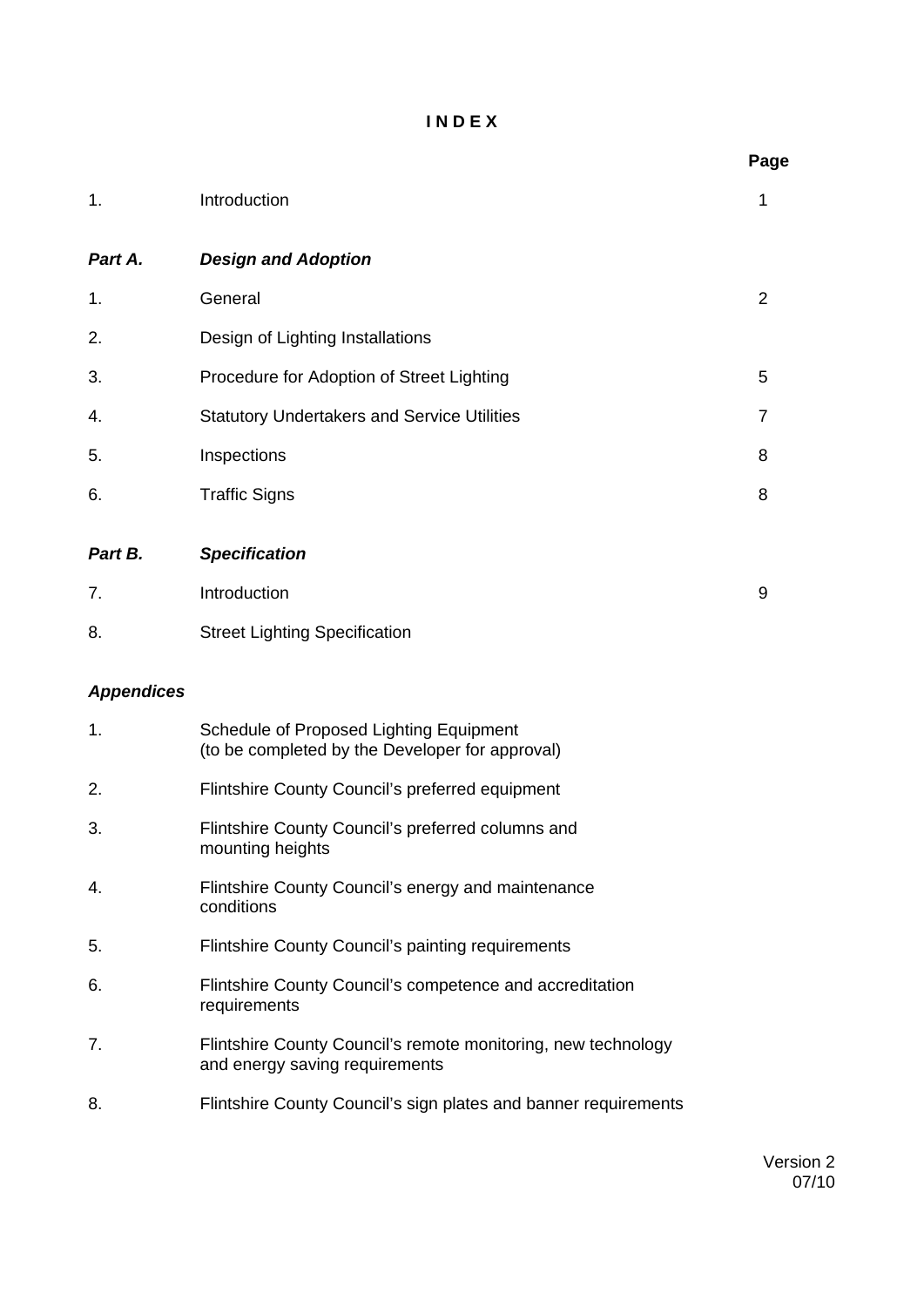

# **Lighting Design Guide and Specification**

### *Introduction*

This Lighting Design Guide and Specification has been jointly prepared by and for use in the following Councils:

- o Conwy County Borough Council
- o Denbighshire County Council
- o Flintshire County Council
- o Gwynedd Council
- o Isle of Anglesey County Council
- o Powys County Council
- o Wrexham County Borough Council

Minor variations or additions to this standard Specification may exist in each of the individual Councils and these will be detailed in Appendix 2.

Developers should note that this Lighting Design Guide and Specification applies to highway electrical equipment on roads on residential developments, industrial estates and retail parks where the speed of vehicles is not expected to exceed 30 m.p.h. [50 k.p.h.] Whilst the specification of equipment to be used on roads for higher vehicular speeds will generally comply with this document, it is recommended that the design of street lighting on roads for higher vehicular speeds should be discussed with the County Street Lighting Engineer before detailed design commences.

The materials suggested for use in the installation of street lighting on roads in this document are those which contribute to the County's preferred option for a street lighting system on roads for adoption. Developers who wish to utilise alternative designs or materials should liaise with the Street Lighting Engineer to ensure that adoption will not be prejudiced.

The granting of planning permission or building regulations approval does not mean that the Highway Authority will adopt the proposed street lighting or necessarily that the highways as proposed will be suitable for adoption. It is vital that developers consult with the Highways Development Control Officer **before** submission for planning permission or building regulations approval to ensure that what is proposed will be acceptable for adoption.

The term "developer(s)" has been used throughout this document to identify the person or organisation who should comply with this design guide and specification. Within this document "developer" also includes "designers" and "contractors".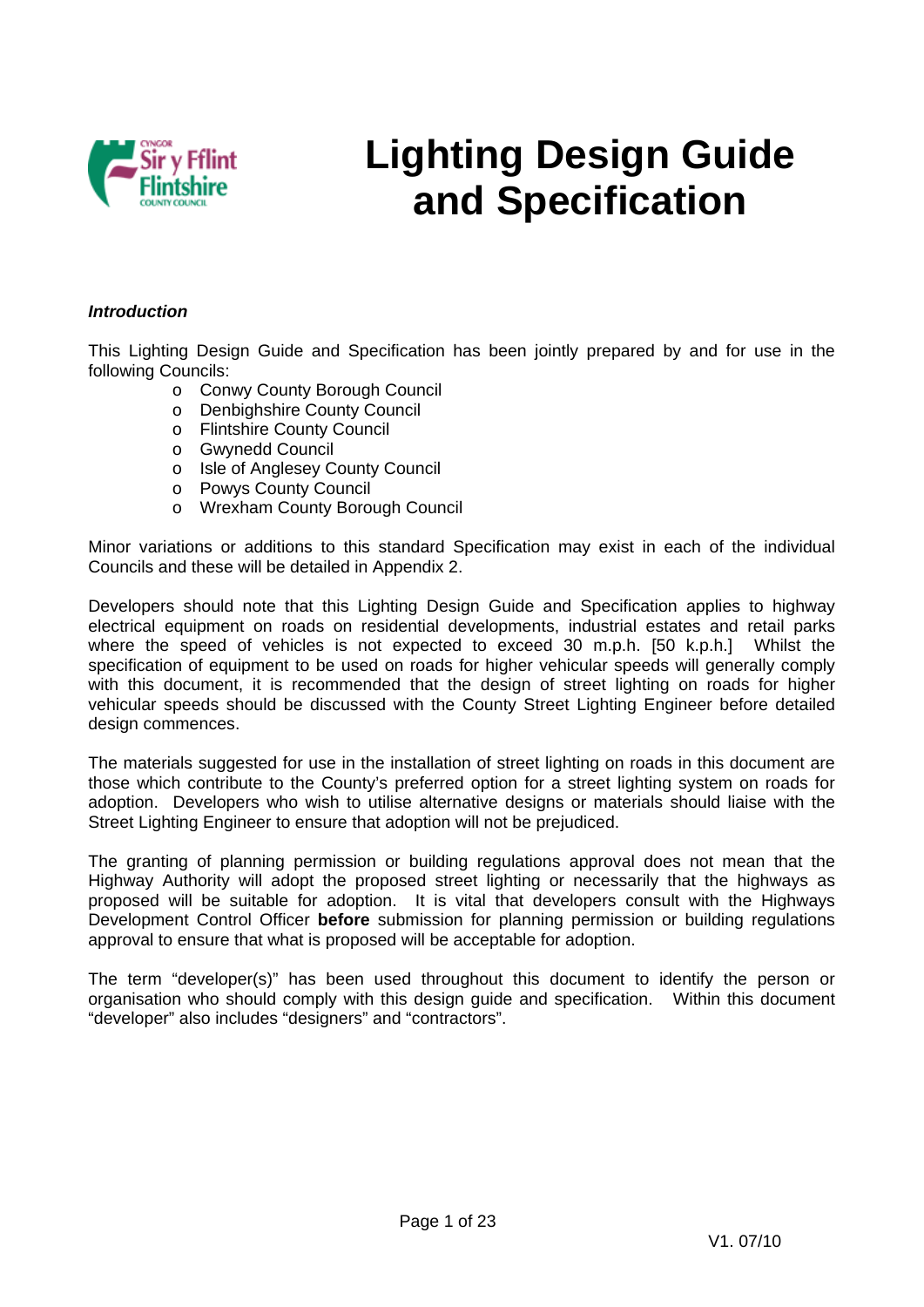### **Part A Design and Adoption**

### *1 General*

### **1.1 General Procedures**

- 1.1.1 The preferred procedure for adoption will be in accordance with the provisions of Section 38 of the Highways Act, 1980 and developers are encouraged to enter into a formal agreement with the Highway Authority.
- 1.1.2 Where works associated with new road construction involve work within an adopted highway which cannot be included in a Section 38 agreement, a further agreement under Section 278 of the Highways Act, 1980 should be obtained. These agreements should be arranged with the appropriate Highway Authority Officer.
- 1.1.3 Where works associated with construction involve electrical work being undertaken within an area which is maintained by the Highway Authority Street Lighting Section and such work is being carried out by a Section or Department of the Council or any other authority which cannot enter into a Section 38 or 278 agreement and who are not normally involved with the maintenance of such equipment, the works shall be designed, approved and constructed in accordance with this document.

### *2 Design of Lighting Installations*

### *2.1 General*

- 2.1.1 The design of lighting installations shall be in accordance with the latest edition of the following publications, incorporating any amendments issued:
	- British Standard and British Standard European Specifications.
		- Code of Practice for the Design of Road Lighting BS 5489 :2003
		- Road Lighting (Performance Requirements) BS EN 13201–2:2003
		- Requirements for Electrical Installations BS 7671
		- Supply of Materials [various British or European Standards as referred to below]
	- $\cdot$  The Institution of Lighting Engineers publications.
		- Code of Practice for Electrical Safety in Highway Electrical Operations, as amended within this Specification
		- Guidance Notes for the Reduction of Light Pollution
		- Technical Report No. 12 Lighting for Pedestrian Crossing
		- Technical Report No. 23 Lighting of Cycle Tracks
		- Technical Report No. 25 Lighting for Traffic Calming Schemes
	- \* The Health and Safety at Work Act, 1974.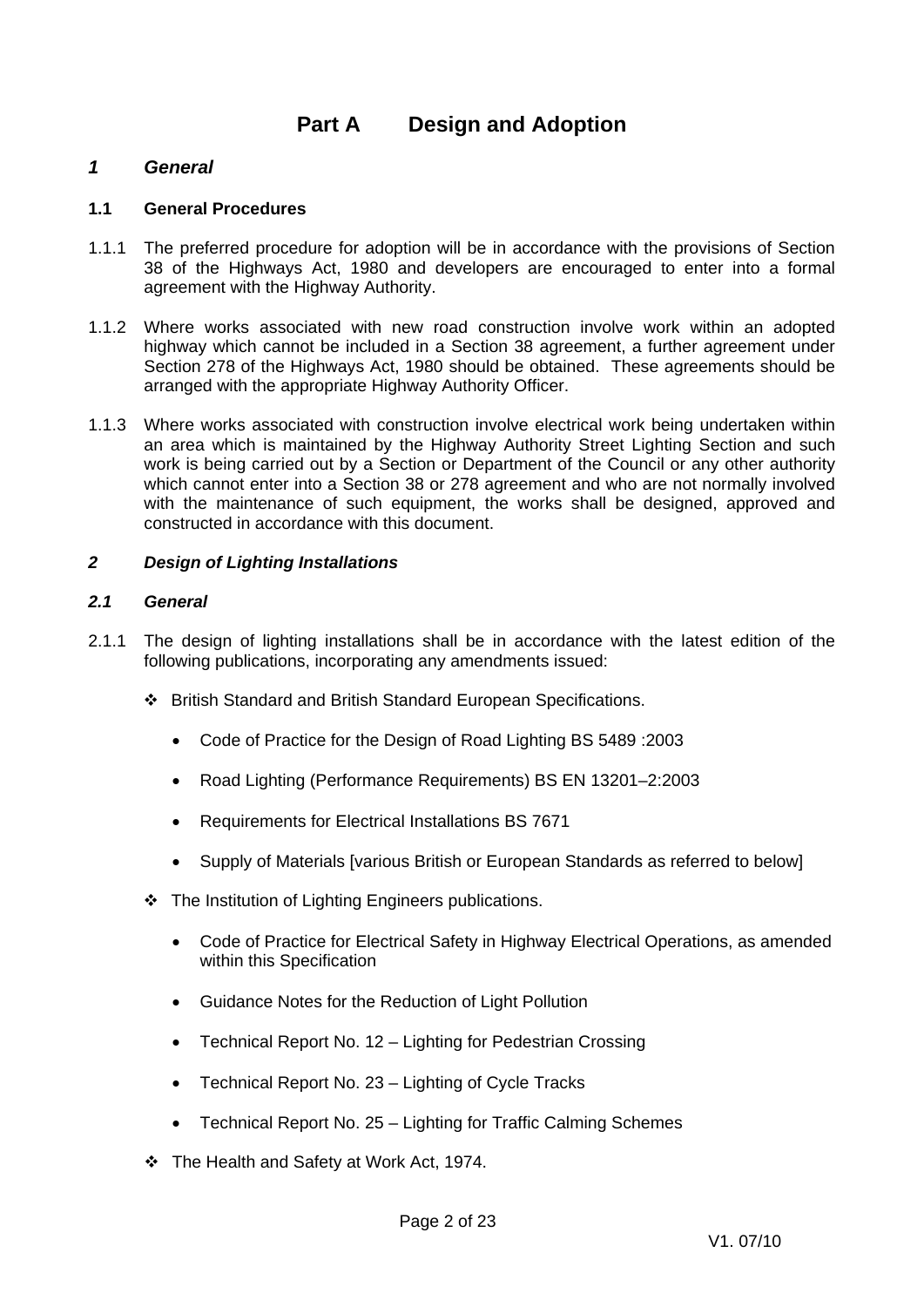- $\div$  The Electricity at Work Regulations.
- Construction (Design and Management) Regulations 2007
- Engineering Recommendations 'G39' of the Electricity Association.
- 2.1.2 After design and before applying for a Section 38 agreement, the proposed installation shall be submitted for approval to the Street Lighting Engineer. The submission shall comprise:
	- $\div$  A 1:2500 scale location plan of the development and its surrounding area.
	- 2 copies of a 1:500 scale general layout plan(s) showing:
		- The detailed layout of the development.
		- The dimensioned widths of carriageways, footways, link paths, cycle routes and service margins.
		- The location of street lighting columns and lighting feeder pillars, any existing lighting installations together with the positions of any existing or proposed tree planting which might affect the illumination of the road.
		- Numbered building plots, existing streets/roads and properties, named or numbered.
		- Any proposed traffic calming measures.
	- $\div$  2 copies of a completed schedule of equipment as shown in Appendix 1.
	- $\div$  Copies of any lighting design calculations and where necessary, cable size design calculations.
	- $\cdot$  Where the design information is supplied in the form of a site drawing showing Isolux contours, any minimum point or average values shall relate to each road and not to the site as a whole.
	- $\cdot$  Where a private cable network is necessary and has received the prior approval of the Street Lighting Engineer, a copy of the Distribution Network Operator [DNO] drawing showing the mains cable layout.
- 2.1.3 When dealing with the limitation of obtrusive light from the proposed lighting installation in accordance with the Institution of Lighting Engineers guidance notes, the Street Lighting Engineer shall be consulted before any design is undertaken if there is doubt as to which Environmental Zone is applicable to the development.
- 2.1.4 In exceptional circumstances, lanterns provided to illuminate the highway and which, because of limitations of space, or for aesthetic reasons, are fixed to buildings or structures, may be considered for adoption. Adoption will be subject to the securing of a suitable wayleave, the form of which is to be authorised by the Street Lighting Engineer who will also require written confirmation from the designer of the building or structure or an independent structural engineer of the suitability of the building to support the weight of the lantern and bracket. A copy of an approved Wayleave Agreement is given in Appendix 3.
- 2.1.5 The luminaire maintenance factor used in the design calculations shall be taken from Table D1 in BS 5489-1:2003 and shall equate to the cleaning interval and pollution level as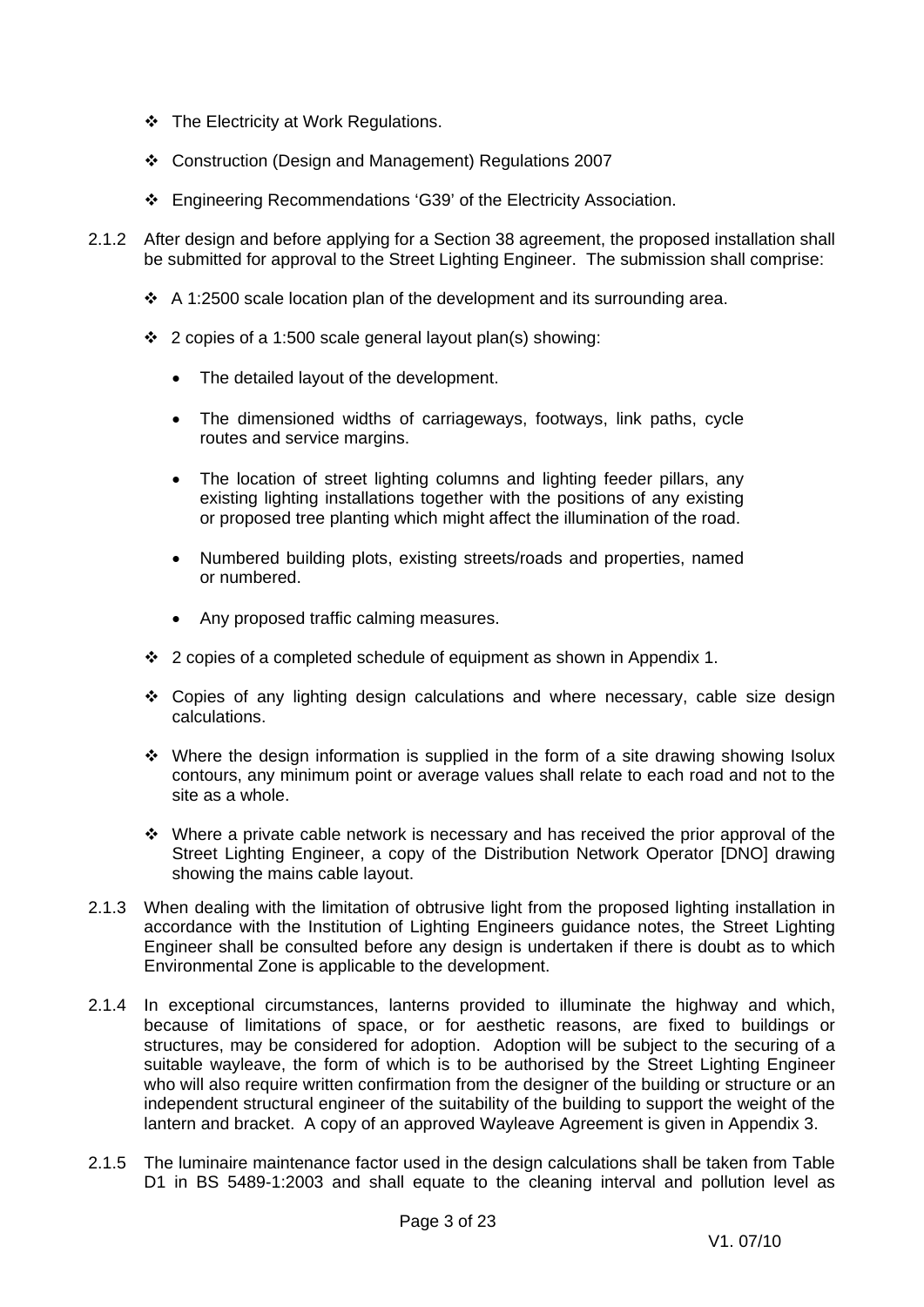advised by the Council's Street Lighting Engineer. The lamp flux maintenance factor shall be obtained from the manufacturer of the lamp and shall be based on the figure quoted for lumen maintenance after 8000 burning hours. The Maintenance Factor to be used in the design calculations shall be the product of the luminaire maintenance factor and the lamp maintenance factor.

- 2.1.6 Electricity supplies to lighting columns shall, unless stated in Appendix 2, be provided individually from the DNO main and early contact should be made with the DNO to ascertain the locations of their mains.
- 2.1.7 Where it is necessary to provide underground cables, the proposed locations of the lighting columns shall be agreed with the Street Lighting Engineer prior to any cable design being undertaken. The overall scheme shall be submitted to the Street Lighting Engineer for approval on completion of any underground cabling layout and design.
- 2.1.8 In designing the street lighting installation, particular attention should be given to the requirements of Section 5 of BS 5489-1:2003 concerning the siting of columns.
- 2.1.9 If new lighting is to be installed near to a railway line or in any other sensitive location, as defined in Section 12 of BS 5489-1:2003, the appropriate Authority must be consulted at an early stage about possible interference from the lighting. Copies of consultation correspondence must be provided with the submission to the Street Lighting Engineer.
- 2.1.10 The lighting installation for car parks may be considered for adoption although, the car parks themselves, will not be considered for adoption by the Highway Authority. The lighting of such features shall be designed in accordance with Section 10.7 of BS 5489- 1:2003 and, in general, lighting within these areas shall not involve the use of low-pressure sodium lamps.
- 2.1.11 Any proposed tree or shrub planting within the highway boundary shall be located no closer than 5 metres from any street light or illuminated traffic sign and no closer than 2 metres from any feeder pillar. Where the developer provides landscaping or planting on land adjacent to the highway the minimum distances stated above should be complied with in order to avoid obstruction of highway electrical equipment.

### *2.2 Lighting of Estate Roads and Retail Parks*

- 2.2.1 The lighting installation on estate roads in villages or other rural locations shall be designed having regard to the recommendations contained in the document "Lighting in the Countryside – Towards Good Practice" which can be obtained from The Stationery Office.
- 2.2.2 The lighting installation for the Urban Road Network including industrial estates and retail parks shall generally be designed to meet the requirements of Section 7 of BS 5489-1:2003 and a usual mounting height of either 8m or 10m is expected. Information on the selection of an appropriate lighting class is given in Annex B of BS 5489-1:2003 however, prior to any design being undertaken the developer should discuss the particular requirements for the site under consideration with the Street Lighting Engineer.
- 2.2.3 The lighting installation for the Estate Road Network shall generally be designed to meet the requirements of Section 9 of BS 5489-1:2003 and a usual mounting height of 5m or 6m is expected. Information on the selection of an appropriate lighting class is given in Annex B of BS 5489-1:2003. If there is any doubt as to the standard to be applied having regard to the road's location and anticipated usage, this must be agreed with the Street Lighting Engineer prior to any design being undertaken.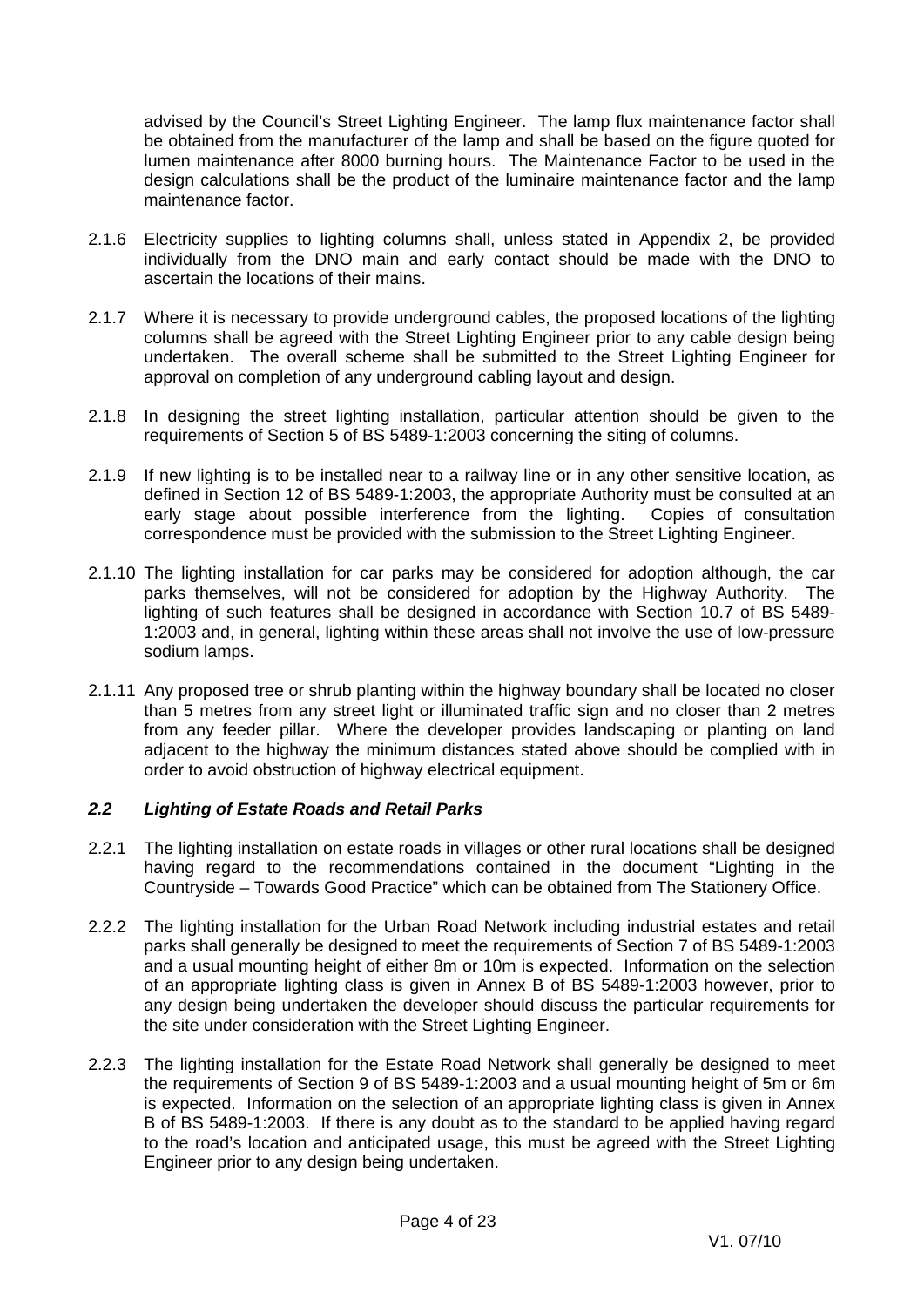- 2.2.4 The lighting of conflict areas ie. road junctions, roundabouts and pedestrian crossings shall be designed in accordance with Section 11 of BS 5489-1:2003. Information on the selection of an appropriate lighting class is given in Annex B of BS 5489-1:2003.
- 2.2.5 The locations and types of illuminated signs, where required, shall be approved by the Traffic Engineer prior to the submission for a Section 38 agreement. The Street Lighting Engineer shall be consulted as to the type of illumination to be used on those signs which are required to be illuminated, see Clause 6.2.
- 2.2.6 The positions of all columns and illuminated signs and bollards will be shown on the approved plan, however before installation the exact positions shall be agreed with the Street Lighting Engineer on site. Care shall be taken over the location of the column door to ensure that maintenance operations can be carried out safely and easily.
- 2.2.7 Columns shall generally be sited at the rear of the footway so as to avoid obstruction to pedestrian movement. In all cases the minimum clearance from the edge of carriageway to the face of the column shall comply with that recommended in Section 5 of BS 5489- 1:2003. On residential developments, columns sited in service margins or grassed areas may be erected with a clearance of 800mm. In cases of doubt, the developer should seek clarification from the Street Lighting Engineer.

### *2.3 Lighting of Cycle Routes*

2.3.1 Cycle routes shall be lit in accordance with the Institution of Lighting Engineers Technical Report No. 23 – Lighting of Cycle Tracks and shall have regard to the Environmental Zone in which the route is located. In Environmental Zones E1 and E2, or where after-dark usage is not likely to be high and a suitable alternative route is available which is lit, it is recommended that the cycle route should be unlit. It is further recommended that the lighting of any cycle route should be discussed with the Street Lighting Engineer prior to the design being undertaken.

### *2.4 Non-Standard Installations*

- 2.4.1 Whilst there is some flexibility to allow choice in the type of materials to be used, the Council must impose some restriction in order that future maintenance costs, including the necessity to stock a multitude of replacement parts, are reduced to a minimum. Notwithstanding this, the Council is prepared to consider schemes which utilise nonstandard highway lighting fittings where the developer considers that on aesthetic, or other reasonable grounds, a decorative or heritage-style lantern and/or column should be used. In all such cases the developer should make early contact with the Street Lighting Engineer to discuss the proposal.
- 2.4.2 The Council will require the payment by the developer of a commuted sum, which will be calculated by the Street Lighting Engineer, to cover the increased maintenance and/or energy costs of the non-standard items over a 15 year period.

### *3 Procedure for Adoption of Street Lighting*

- 3.1 Prior to adoption of the highway the developer must submit the following to the Street Lighting Engineer in respect of the street lighting installation:
	- $\div$  The original completion and test certificates must be submitted as required by BS 7671.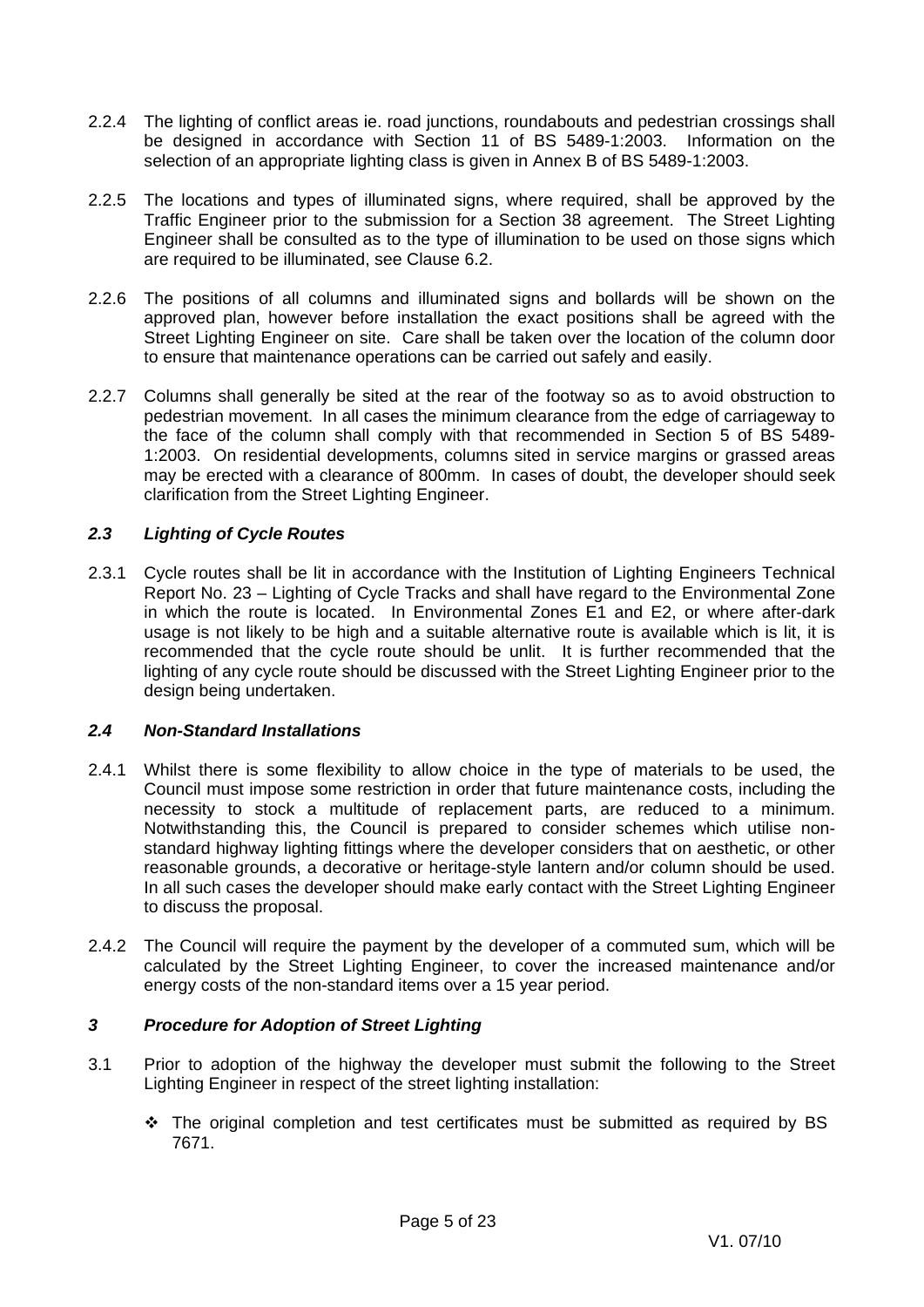- When several lighting units with similar particulars are offered for adoption, one test certificate, together with a schedule of test results for each lighting unit may be submitted.
- $\div$  Test certificates which are current must be provided, i.e. the tests must have been carried out not more than 3 months before the roads are submitted for adoption and must show actual values measured during electrical tests.
- A specific layout plan at 1:500 scale showing the position and identifying number of each street lighting unit and the routes and depths of any underground street lighting cable network must be provided. The unit identification numbers must be crossreferenced to the test certificates.
- $\cdot$  The developer will remain fully responsible for the public lighting installation, including payment of energy charges and continuing maintenance, until the date of formal adoption.
- 3.2 Following receipt of the documents listed in 3.1 the Street Lighting Engineer will arrange to inspect the installation to ensure that it fully complies with the Specification. Failure on the part of the developer to comply with any requirement under clause 7.1 may prejudice adoption. The developer will then be required to verify the adequacy of the works undertaken entirely at his own expense and to the satisfaction of the Street Lighting Engineer.
- 3.3 When the Street Lighting Engineer considers that the installation fully complies with the approved drawings and this specification he shall issue a completion certificate. If the installation is covered by a Section 38 or Section 278 Agreement the completion certificate will be sent to the Council Officer responsible for the Agreement, otherwise a copy of the completion certificate will be sent to the developer.
- 3.4 Appendix 2 indicates the stage at which the Council will adopt the highway electrical equipment and pay any charges for electricity consumed.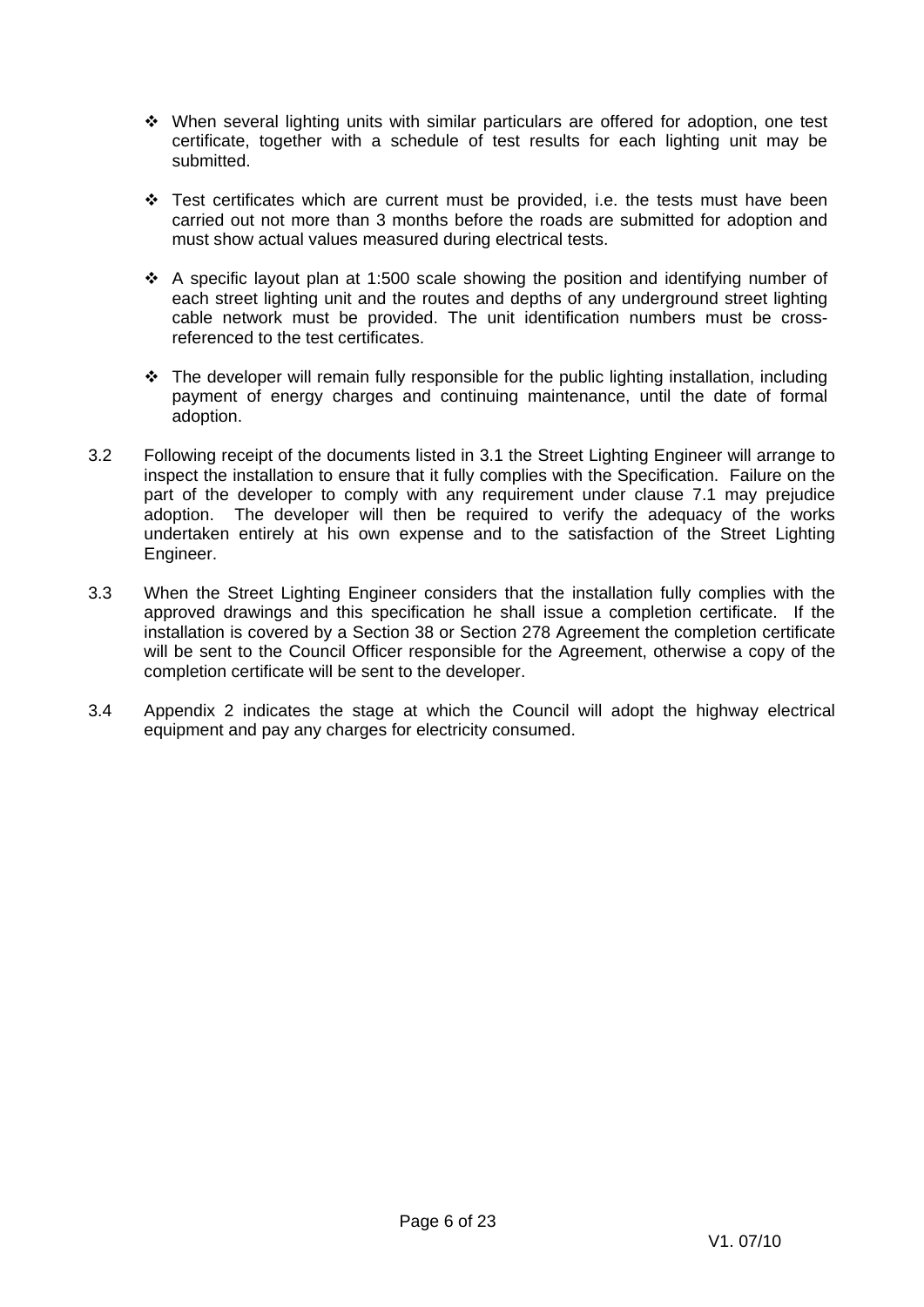### *4 Statutory Undertakers and Service Utilities*

### *4.1 Location of Plant/Apparatus*

4.1.1 Public utility mains and services shall be laid within the highway boundary but not within the carriageway, unless there is no viable alternative.

### *4.2 Arrangement of Mains in a 2m Wide Footway*

4.2.1 The preferred arrangement of mains in a footway is illustrated below and developers are requested to adhere to this arrangement wherever possible.



The recommended positions shown above result from an analysis of utility needs and the lateral clearances should be considered as a minimum.

The following points should be noted:

- Industrial estate footway/link path widths may need to be increased to achieve the minimum lateral spacing when larger mains are used.
- Lighting columns are to be sited at the rear of the footway as required by BS 5489.
- 4.2.2 Where a service margin is to replace a footway, the layout of mains must be agreed with the Private Street Works Engineer before the completion of a Section 38 agreement.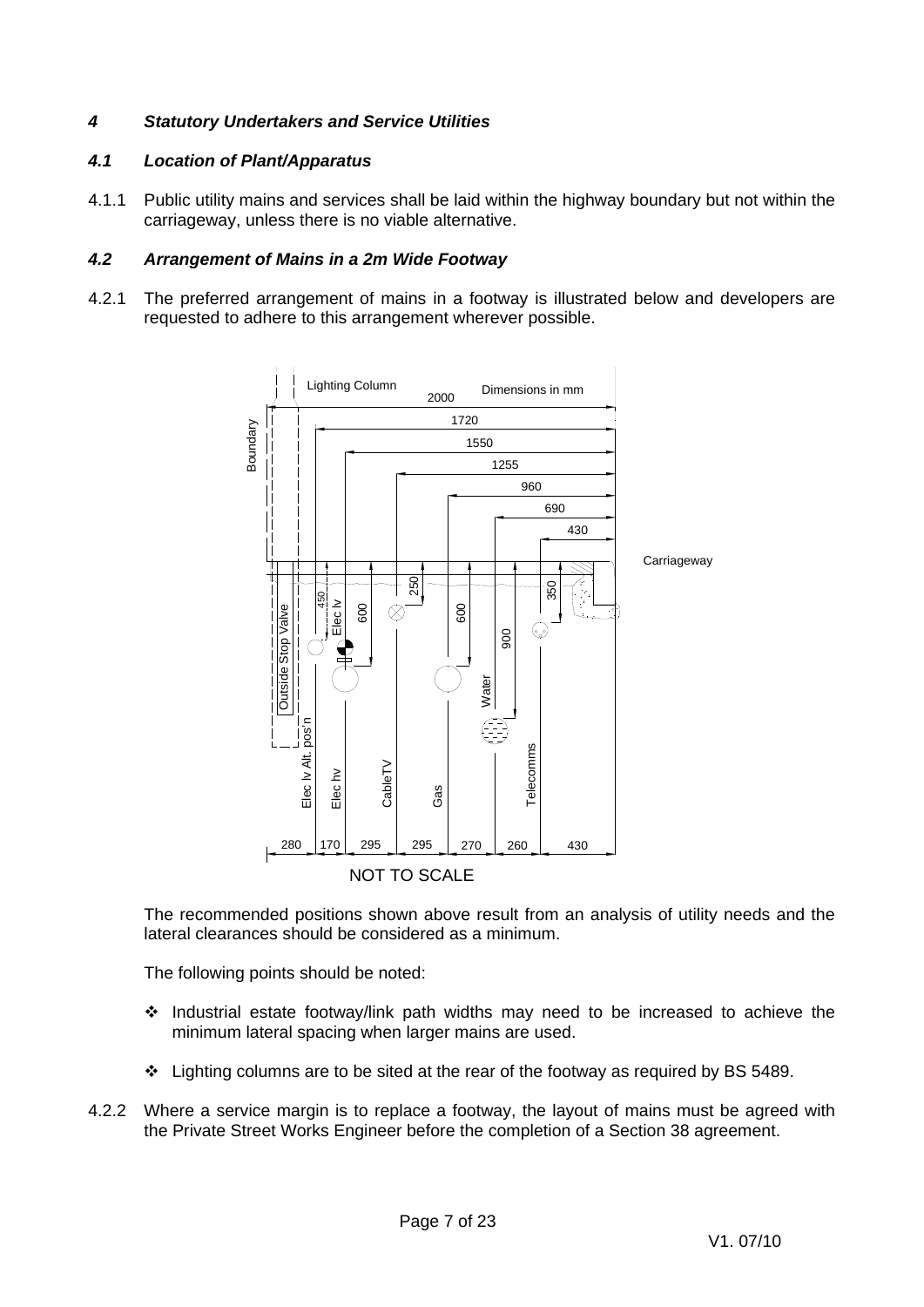### *5 Programme and Inspections*

### *5.1 Programme*

5.1.1 In addition to any requirements within the Section 38 Agreement for the submission of a programme of work for road construction the developer shall advise the Street Lighting Engineer when he intends to install any highway electrical equipment.

### *5.2 Inspections*

5.2.1 The Street Lighting Engineer shall be advised by the developer at least 7 days in advance of his intention to install highway electrical equipment, in particular any installations below ground level, in order to allow the Street Lighting Engineer the opportunity to undertake an inspection of the installation before it is covered. The developer shall confirm that the installation will take place by giving at least 24 hours notice of the installation of any works which will not be visible above ground. Failure to comply with this Clause may result in the developer having to excavate trial holes at his expense in order to confirm that the installation fully complies with this Specification.

### *6 Traffic Signs*

### *6.1 General*

6.1.1 Where works affect traffic movement on the existing highway network and where it is necessary in the interests of public safety elsewhere, then traffic safety measures for road works shall be implemented in accordance with Chapter 8 of the 'Traffic Signs Manual'.

### *6.2 Permanent Traffic Signs*

- 6.2.1 In all cases, the provision of appropriate traffic signs on new developments will be a requirement for adoption. Any provision must comply with the 'Traffic Signs Regulations and General Directions (Statutory Instrument No. 3113, 2002)' and be to the satisfaction of the Highway Authority Traffic Engineer, who will advise whether signs need to be illuminated.
- 6.2.2 Where traffic signs are required to be illuminated, details of the method of providing the electricity supply shall be submitted to the Street Lighting Engineer for approval.
- 6.2.3 The developer shall consult the Street Lighting Engineer regarding the type of illumination i.e. internal or external, to be used.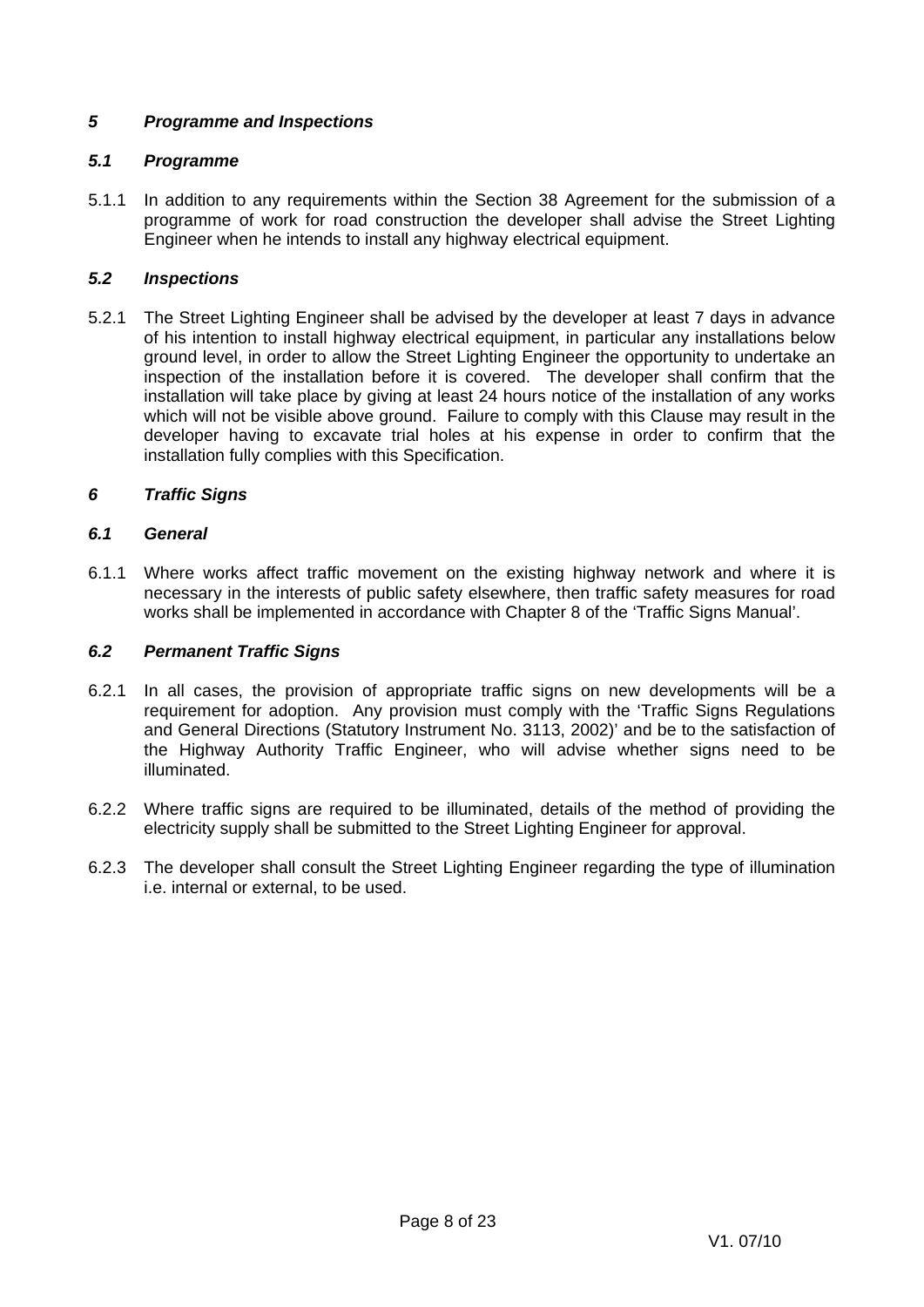### **Part B Specification**

### *7 Introduction*

### *7.1 The Application of This Specification*

7.1.1 This Specification shall apply to highway electrical equipment installed on any road, link path, cycle route, or any element thereof, constructed or installed as part of a residential development, industrial estate, retail park or any area which is intended for adoption by the Council as Highway Authority. Throughout Part B of this document references to 'The Street Lighting Engineer' shall include any other officer designated to act on behalf of the Street Lighting Engineer.

### *7.2 British Standard and British Standard European Specifications*

7.2.1. The current British Standard or British European Standard Specifications shall apply in respect of all materials referred to in this Specification, including their storage and installation. Materials shall, where appropriate, be stamped with a third party verified product certification mark e.g. CE mark, together with the appropriate reference number.

### *7.3 Testing*

- 7.3.1 Testing of the electrical installation is deemed to be the responsibility of the developer and shall be carried out in accordance with the current, relevant, British Standard or British European Standard Specifications by a competent person.
- 7.3.2 Where a British Standard or British European Standard Specification requires that materials are tested to ensure compliance with the relevant specification then an approved independent testing laboratory shall carry out such testing.

### *7.4 The Effects of the Works on Existing Highways*

- 7.4.1 Wherever electrical works associated with a new road, link path or cycle route are to be carried out in an existing highway the developer shall establish, in advance of the commencement of works, the full requirements of the Highway Authority. It is advisable to undertake this exercise at least 8 weeks in advance of the intended starting date so that, if required, agreements under Section 278 of the Highways Act, 1980 can be prepared otherwise delays may be experienced. Concurrently, the Highways Department can advise on the Highway Authority's requirements in respect of the method of working, traffic control and signing.
- 7.4.2 The developer's attention is drawn to the need, on his part, to ensure compliance with the requirements of the New Roads and Street Works Act, 1991. Before excavating in any existing highway, developers shall obtain any necessary licence(s) and must establish whether there is any existing statutory undertaker's plant which will be affected. Developers are advised of the need to comply with the requirements contained in the publication "Health and Safety at Work Act – Avoiding Danger to Underground Services" [HS(G)47]. Any apparatus located is to be protected at the developer's expense and no pipe or cable shall be disturbed without the approval of the statutory undertaker. Traffic management, incorporating appropriate safety measures, shall be carried out in accordance with Chapter 8 of the Traffic Signs Manual.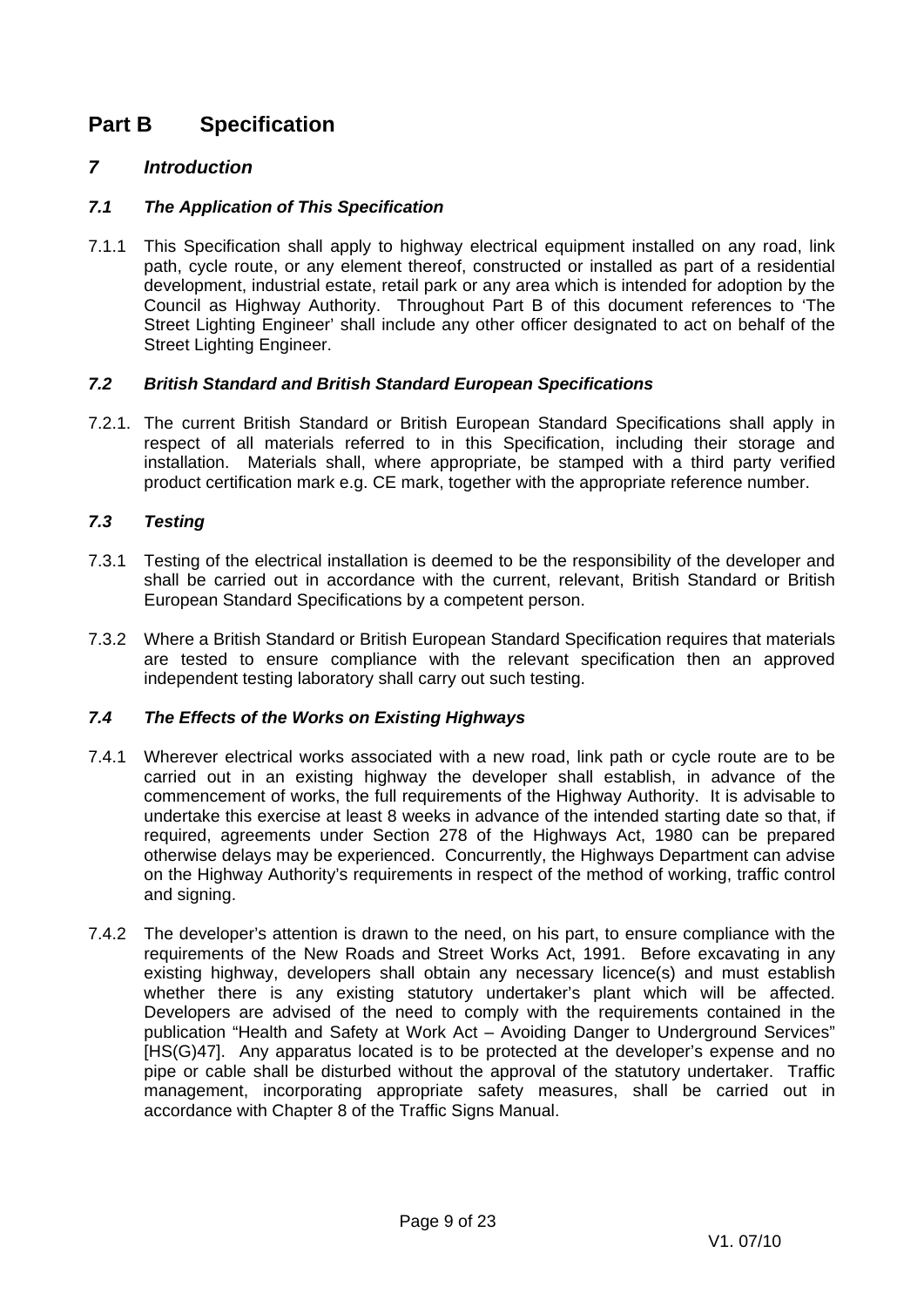- 7.4.3 Highways in the vicinity of the works shall be kept free from mud, dust and debris as far as is reasonably practicable. Where contamination of a highway is unavoidable, appropriate signage and regular cleaning will be required.
- 7.4.4 Noise and vibration caused by the works shall be minimised by the best practicable means. It shall be the developer's responsibility to ascertain and ensure compliance with any specific requirements in this regard.
- 7.4.5 Existing public highways shall not be used for the stockpiling and storage of materials and plant.
- 7.4.6 Blasting operations will not normally be permitted where they will have an effect on an existing adopted highway but where the developer has no practicable alternative to the employment of such techniques; the prior approval of the Highway Authority must be obtained through the Private Street Works Engineer. Adherence to any, and all, requirements imposed shall be strictly observed. The developer will remain entirely responsible for ensuring compliance with all statutory requirements in respect of blasting operations.
- 7.4.7 In the event of default on the part of the developer in respect of any of the foregoing subsections, or any damage caused to an existing adopted highway, the developer shall be entirely responsible for the costs of rectifying the results of such default or damage and for meeting the costs of any claims which may result from the default, damage or rectification and/or repair.
- 7.4.8 The developer shall hold public liability insurance cover to a minimum of £5,000,000 in respect of any one third party claim. Where work is to be carried out in a highway maintainable at the public expense, the Private Street Works Engineer may require a copy of the developer's safety policy and insurance certificate.

### *7.5 Non-compliance with the Specification*

- 7.5.1 If the developer fails to comply with **any** requirement of this specification, adoption of the works will be prejudiced unless and until the non-compliance is rectified.
- 7.5.2 Where the developer has entered into a Section 38 agreement, non-compliance may result in the default procedures being invoked.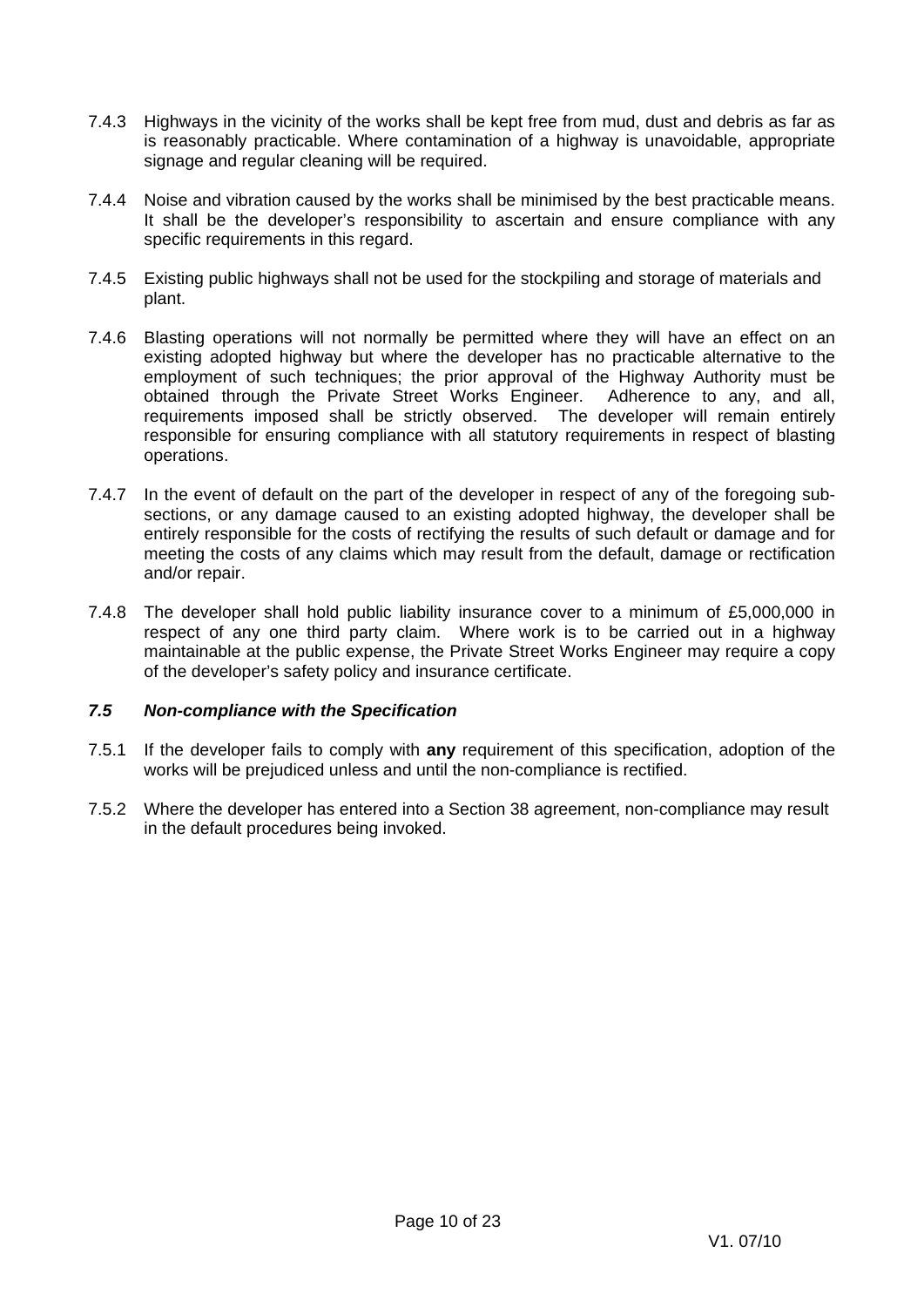### **8. Street Lighting Specification**

### *8.1 General*

- 8.1.1 All materials and workmanship shall be in accordance with this specification and to the satisfaction of the Street Lighting Engineer.
- 8.1.2 The installer of the lighting installation must be NICEIC or ECA registered, be experienced in the installation of public lighting equipment and qualified to provide official completion and test certificates.
- 8.1.3 Where works are carried out to an adopted lighting installation e.g. as part of works under a Section 278 agreement, any new lighting units installed must be brought into use before the disconnection and removal of any existing lighting units. Where this is not practicable the developer shall arrange for some form of temporary lighting to be installed in order to maintain the existing lighting levels.

### *8.2 Lighting Columns and Brackets and Traffic Sign Posts for Illuminated Signs*

- 8.2.1 Columns and brackets shall:
	- Comply with all relevant parts of BS 5649 and BS EN 40 and the particular requirements of this specification.
	- Only be purchased from manufacturer's who are registered with either BSI Quality Assurance or Lloyds Register Quality Assurance Ltd., for the manufacture, supply and verification of lighting columns and bracket arms under their Quality Management Schemes (QAS5020/304, QSS 5020) to BS EN IS 9002. Certificates of Conformity may be required in support of all columns used.
- 8.2.2 All columns and brackets shall carry a unique identification mark which indicates the name of the manufacturer, year of production and manufacturer's batch number. The identification mark shall be permanent, legible and clearly visible and shall be located within the base compartment of the column.
- 8.2.3 Unless stated in Appendix 2, in residential roads the preferred method of mounting lanterns is post top however where brackets are required they shall be integral with the column ('hockey stick' type). On other road types *w*here a separate bracket is fixed to a column, the assembly of the column shaft and bracket shall incorporate a mechanical locking system in addition to high tensile socket headed securing screws and it shall be possible to fix the bracket in any of 4 x 90º positions relative to the door opening. When correctly fixed, the design of the bracket shall not allow any movement of the bracket either vertically or horizontally with respect to the column. At the point of interconnection, the cross-section of the bracket shall, preferably, equal that of the column shaft. Brackets shall blend with their columns, in material, finish and colour and shall be as short as practicable.
- 8.2.4 Columns and brackets shall be designed by the manufacturer to meet the following parameters. The developer shall insert where appropriate the required site specific information as shown in Appendix 2 to enable the manufacturer to design the columns in accordance with BS EN 40 and shall when requested submit standard column data sheets to the Street Lighting Engineer.
- 8.2.5 Base compartments shall afford easy access to cable terminations and wiring. All electrical equipment mounted in the base compartment shall be securely fixed to a 15mm minimum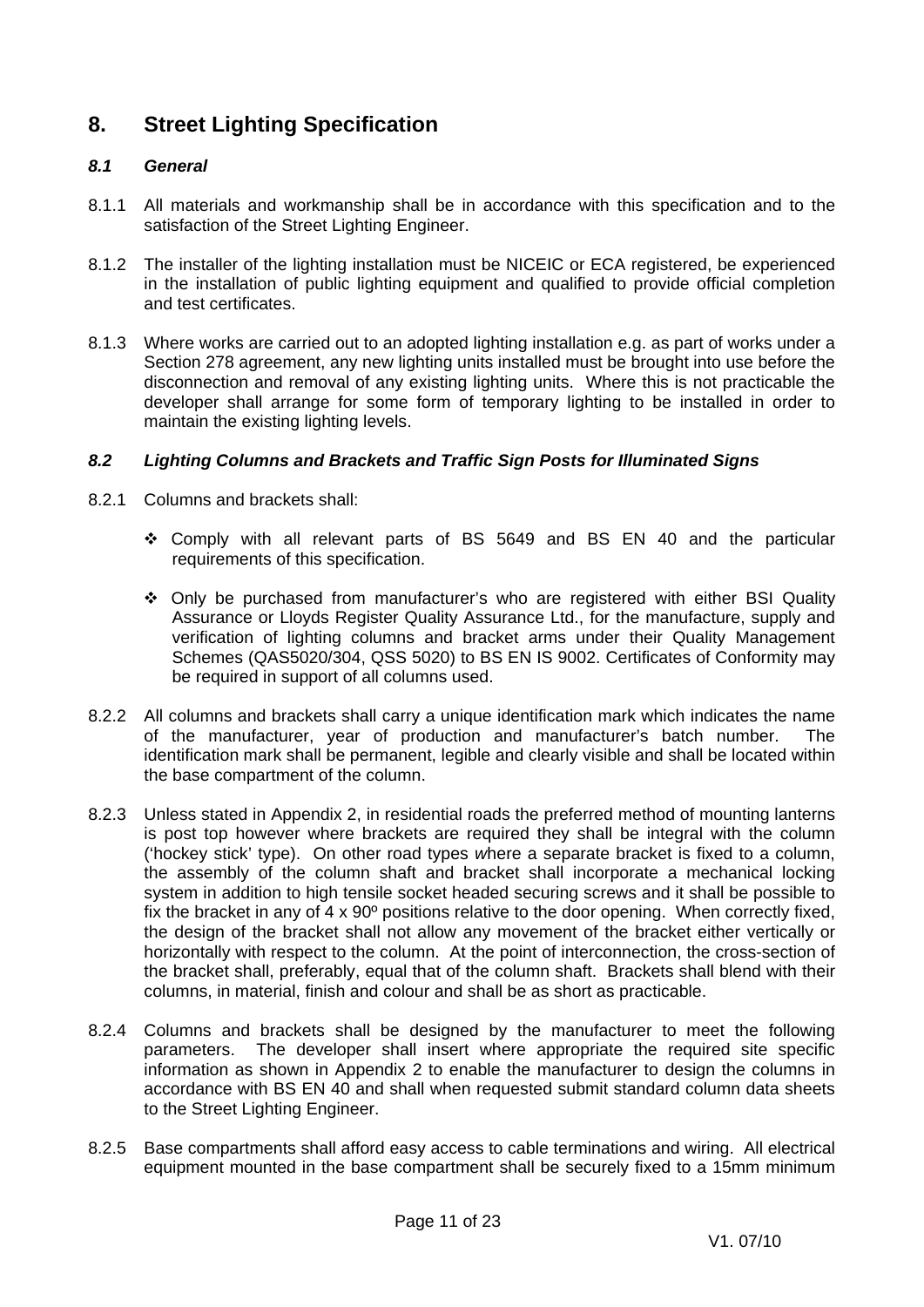thickness backboard which shall be of a non-hygroscopic material of sufficient size to accommodate any control gear and cable termination units. Doors, which shall be sealed to minimum IP33, shall be provided with a substantial and positive, triangular-headed, tamper proof lock. The locking mechanism shall be lubricated with grease immediately following installation and if necessary prior to adoption. Two keys per 10 columns, with a minimum requirement of two keys shall be provided to the Street Lighting Engineer prior to adoption of the road. The earthing terminal provided for steel columns and their doors shall comprise a brass or stainless steel bolt, size M8, complete with nuts and washers. The column shall have a cable entry slot 75mm in width.

8.2.6 Columns and brackets shall be manufactured from Steel or Aluminium as detailed below and as stated in Appendix 2:

 Circular tubular steel manufactured from cold-formed hollow sections without heat treatment with constant shaft diameter above the base compartment.

 Continuously tapered steel with either circular or polygonal cross-section (minimum 8 sides). Multisided tapered columns shall be press-folded then submerged arc welded down the joint.

For Circular hollow tubular aluminium extruded from a solid block of alloy AIMgSio,5 with a satin brushed finish

Where road conditions require the use of passive safe lighting columns discussions should be held with the Council Street Lighting Engineer to agree the material to be used.

### **Steel Columns and Brackets**

8.2.7 Steel columns and brackets shall be protected against corrosion at the fabricator's works by the following system:

 $\div$  Surface preparation: the complete column and/or bracket shall be hot-dip galvanised to comply with the requirements of BS EN ISO 1461, the minimum coating thickness to all faces is to accord with Table 2.

- $\div$  Further treatment after hot-dip galvanising:
	- Internal and external surface of planted root only, to 250mm above ground level to be degreased and treated with 'T' wash.
	- 2<sup>nd</sup> coat: item 150 Pitch Epoxy (2 packs) AS, mdft, 100microns, black [As D.O.T./W.A.G. approvals]
- 8.2.8 In general, galvanised steel columns shall be left unpainted; however, where columns require painting the developer shall submit details of the proposed paint system to be used to the Street Lighting Engineer for approval before undertaking any work.

### **Aluminium Columns and Brackets**

8.2.9 The bases of aluminium columns, up to a minimum of 250mm above the proposed ground level, shall be protected by a factory applied system approved by the Council Street Lighting Engineer.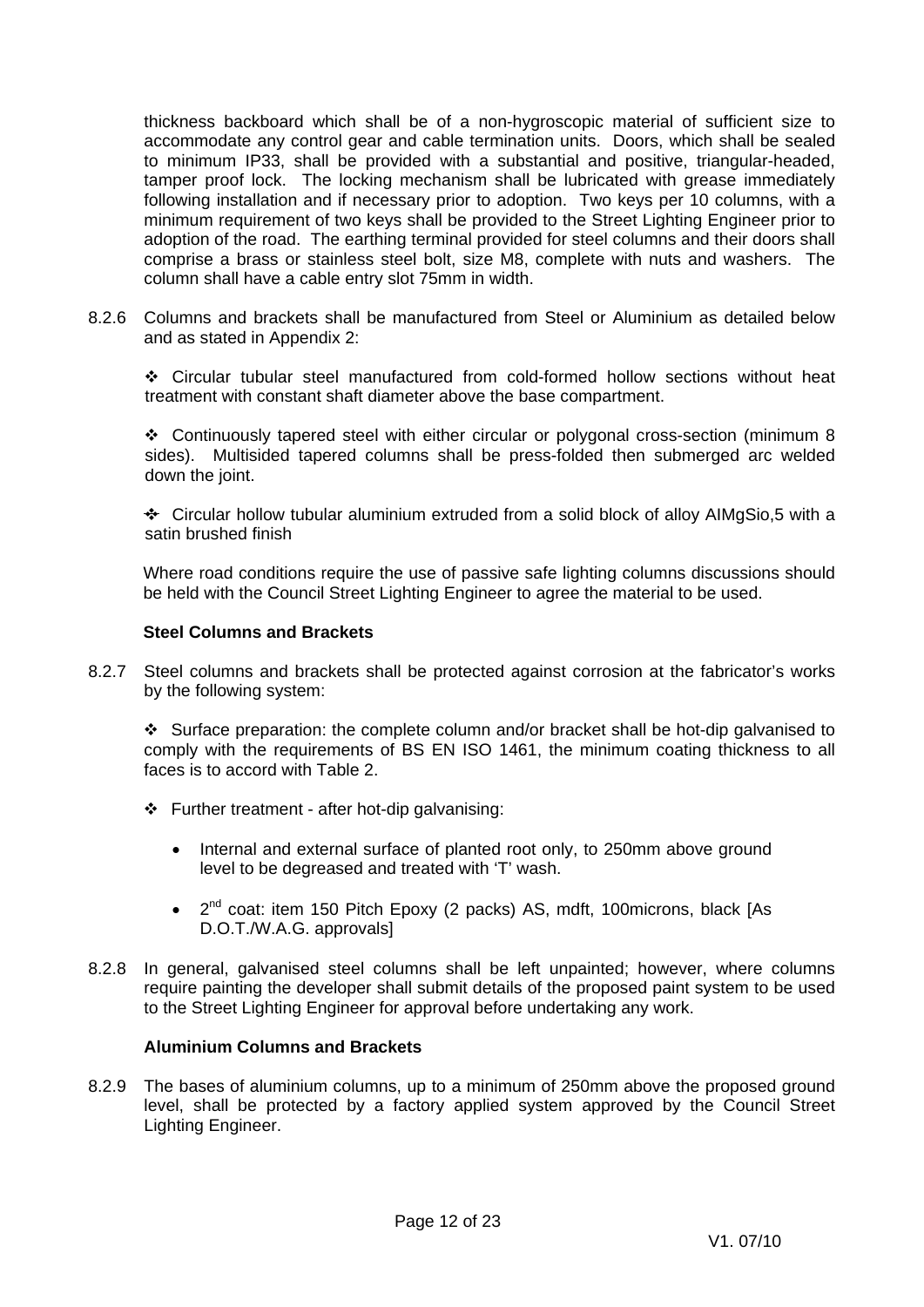8.2.10 Door openings shall be reinforced in accordance with BS EN 40-3-1. Flush fitting doors, which shall be sealed to minimum IP44, shall be provided with two stainless steel triangular-headed locks. The locking mechanism shall be lubricated with grease immediately following installation and if necessary prior to the end of the defects correction period. The earthing terminal provided for aluminium columns and their doors shall comprise a stainless steel bolt, complete with nut and two washers. The copper earthing wire shall be installed between the two washers to ensure that the copper cable does not come in contact with the aluminium

### *Traffic Sign Posts for Illuminated Signs*

8.2.11 Posts for illuminated traffic signs shall generally comply with the requirements stated for lighting columns. Posts shall conform to BS873 and BS EN 10210.

### **General**

- 8.2.12 The developer shall excavate and provide concrete ST2 mix complying with BS 5328 1:1997, foundations of sufficient thickness to firmly locate the column in the ground having regard to the ground conditions encountered and the column manufacturer's recommendations. Any concrete foundation shall be finished 150mm below finished surface level. See Standard Detail drawing*.*
- 8.2.13 Where ground conditions are poor or where agreed with the Street Lighting Engineer the developer shall install a sleeve foundation comprising a pipe set vertically in the ground into which the column is set. See Standard Detail drawing.
- 8.2.14 50mm dia. PVC service ducting tubes shall be incorporated in all lighting column foundations terminating at the cable entry slot to enable the supply cable to enter the column. The ducts shall be black for a DNO service or orange for a private supply service. A stranded polypropylene or equivalent rot-proof material draw rope of 5KN breaking load shall be left through the ducting tube to enable the electricity supply cable to be drawn through.
- 8.2.15 Lanterns and brackets (where required) shall not be attached to the column until 24 hours after the concrete foundations are laid.
- 8.2.16 Any damage caused during installation to the protective system applied by the column manufacturer shall be made good immediately following column erection or when the lantern is fitted.
- 8.2.17 Where it is necessary to provide flanged base rather than rooted columns, the developer shall submit details of the concrete foundation and fixing details to the Street Lighting Engineer for approval prior to any work being undertaken on site.
- 8.2.18 All columns shall be provided with identification numbers as detailed on the approved plan. The number shall comprise a 50mm (75mm on roads subject to a speed limit greater than 40mph) high black numeral on a white square or rectangular background. The number shall be located approximately 3m above ground level (2m on roads with little pedestrian usage) and facing onto the carriageway.
- 8.2.19 Columns sited on footpaths, or in any area which does not have vehicular access, shall be of the hinged or folding type, as stated in Appendix 2, in order that the column can be lowered into a safe area and maintained at ground level. The developer shall submit to the Street Lighting Engineer for approval details of the type of folding column he proposes to use.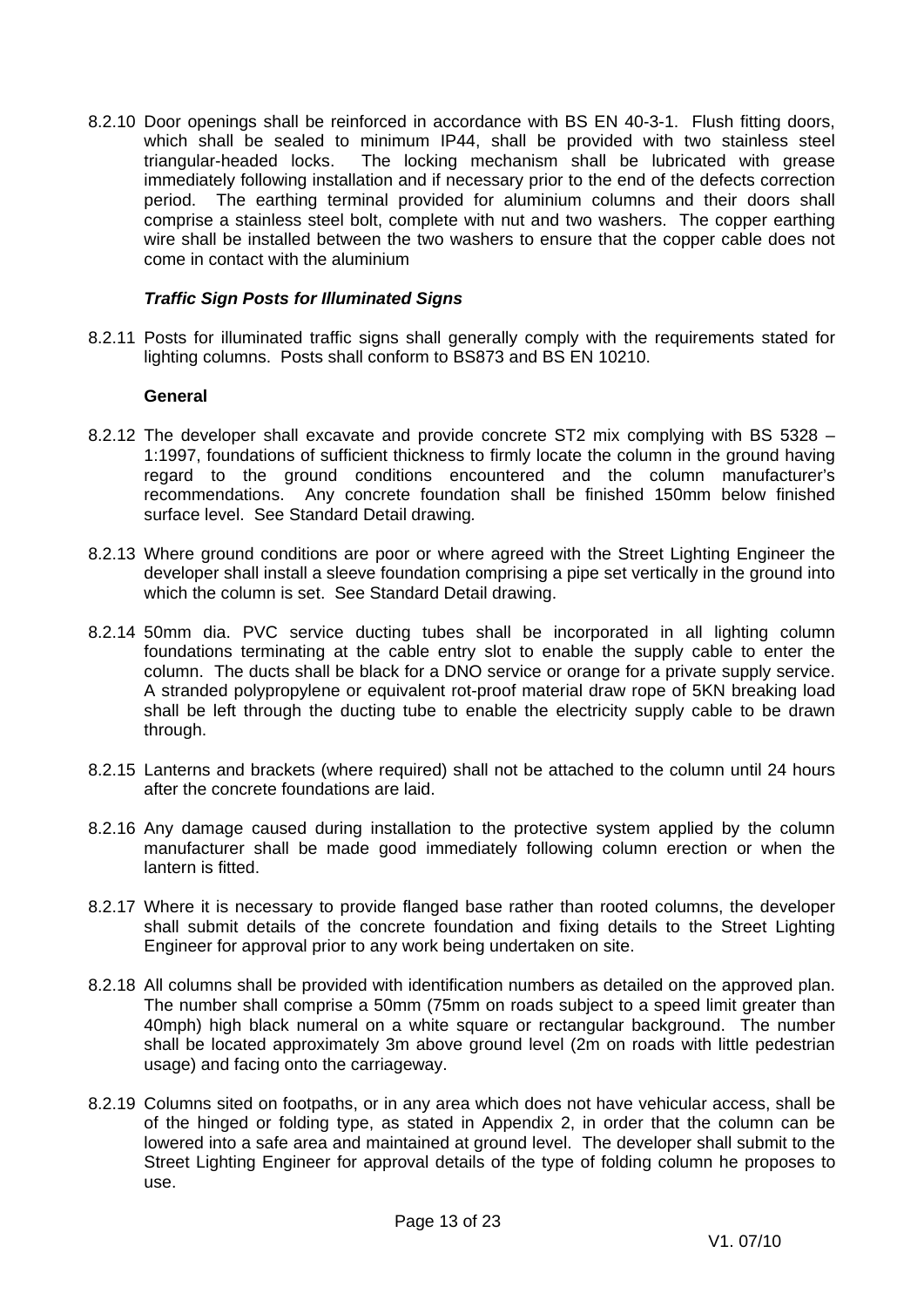### *8.3 Lanterns*

- 8.3.1 Lanterns shall be:
	- Manufactured from marine grade aluminium, totally enclosed and shall conform to BS 4533 and BS EN 60598 and have a minimum degree of protection rating of IP 65 to BS EN 60529. Where a separate gear compartment exists, this shall have a degree of protection of at least IP 43. Where heritage or decorative lanterns are proposed the type of material used shall be approved by the Street Lighting Engineer.
	- Fitted with a photo-electric control unit (Photocell or PECU) socket located on the canopy for the installation of a one-piece electronic PECU or be drilled to accept a miniature two-part electronic PECU.
	- Fitted with integral electronic control gear and complete with fuse holder and an appropriately rated cartridge fuse located adjacent to the terminal block which shall be capable of accepting a conductor of 2.5mm<sup>2</sup>.
	- $\cdot$  Installed in accordance with the manufacturer's instructions with no gap between the lantern and the shoulder of any bracket arm. The lantern shall also be installed at the correct design tilt and horizontal alignment and to ensure that the design 'IP' rating is maintained. All fixing bolts shall be mechanically tight. Where a torque setting is recommended for the fixing screws/bolts, a torque wrench shall be used to ensure that the requirements are met.
	- Provided with vandal-resistant (polycarbonate or similar) glazing for those lanterns mounted below 8m.
	- Of the side entry or direct column mounting type wherever possible. However, consideration may be given to the use of post top decorative lanterns in certain installations subject to compliance with the light output restrictions and the prior approval of the Street Lighting Engineer.
- 8.3.2 All SON lanterns shall be fitted with anti-cycle ignition control gear.
- 8.3.3 Side entry lanterns shall have a positive locking device so as to prevent the lantern turning on its axis.
- 8.3.4 The lamps, reflectors, refractors and bowl shall be clean and free from obscuring film after installation and the lamp shall be correctly positioned within the lantern. The bowl or any access panel should be seated uniformly on the gasket seal and the toggle catches secured so that the whole of the unit is dust and weatherproof to the appropriate IP rating.
- 8.3.5 The upward wasted light ratio [UWLR] of lanterns shall not exceed the recommended maximum for the environmental zone within which the development is located.
- 8.3.6 Lanterns installed within 3km of the coast shall be fitted with an approved anti-seagull device to prevent seagulls from settling on the lantern.
- 8.3.7 In order to assist with future maintenance, the Council requires that the lanterns used on roads which are covered by this specification shall be chosen from the approved list of lanterns given in Appendix 2.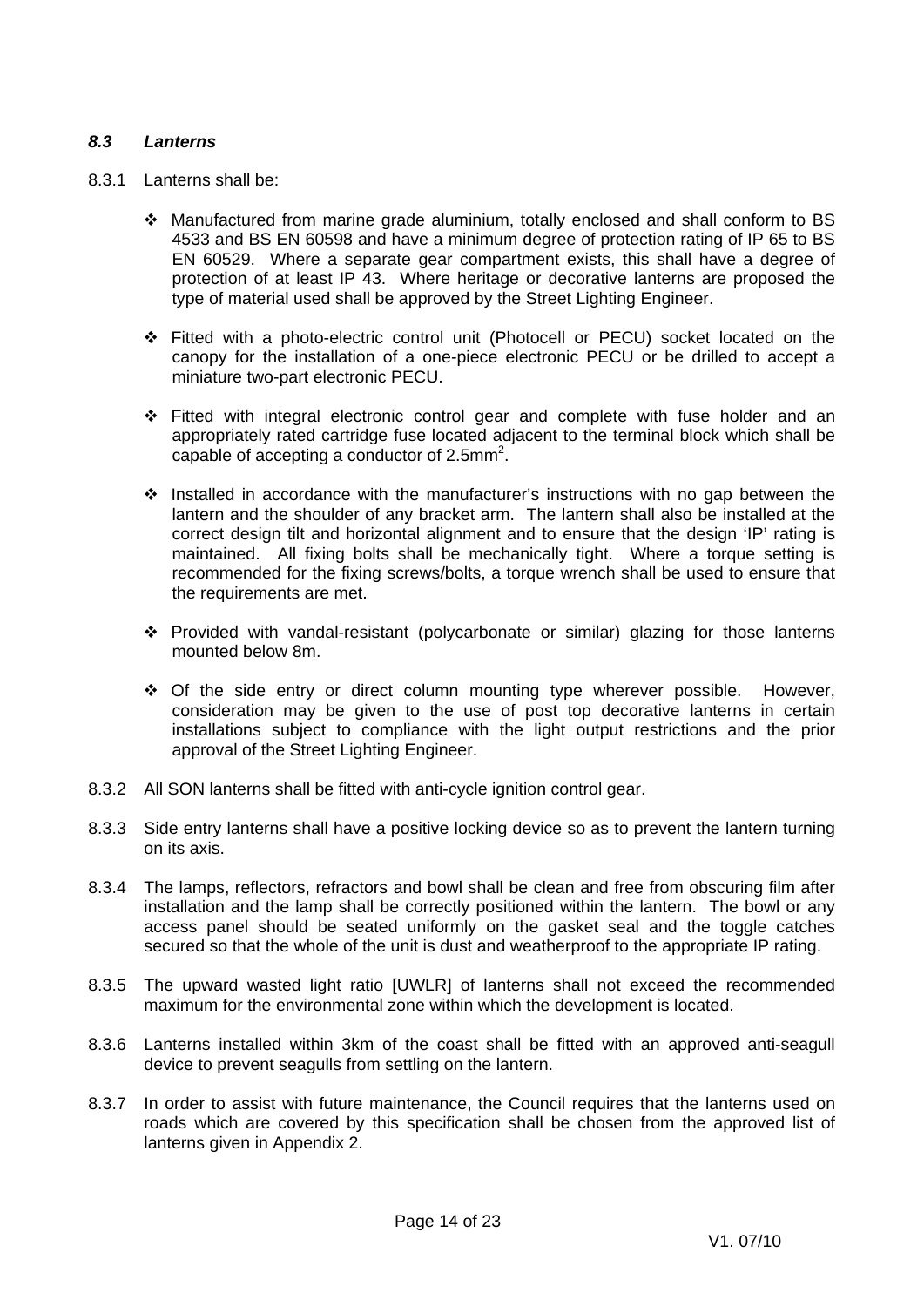### 8.4 *Traffic Sign Luminaires*

- 8.4.1 Traffic Sign luminaires shall comply with BS EN 60598-1, BS 4533-102.1 and EN 60598-2- 1 and shall provide a light distribution in accordance with BS EN 12899.
- 8.4.2 Control gear shall be suitable for operation on either an electrical supply of 230 Volts, 50Hz ac or 24 Volt dc as required by the Street Lighting Engineer.
- 8.4.3 Gear trays shall be provided with a means of electrical isolation and/or disconnection by means of a cable restrained plug and socket which ensures that the earth terminal is the last to disconnect and the first to reconnect without removal of the gear tray.
- 8.4.4 Control gear for the lamps shall be securely attached to a galvanised steel gear tray, by means of stainless steel nuts, bolts and shake proof washers to ensure sound earth continuity and easy replacement.
- 8.4.5 In twin lamp units, the control gear shall be independent and separate so that in the event of a lamp failing, at least one lamp should continue to function.
- 8.4.6 Type 'A' luminaires shall be supplied complete with a miniature one-piece electronic photocell unit as stated in Clause 8.6.1.
- 8.4.7 Traffic sign luminaires shall be obtained from Manufacturers approved by the Street Lighting Engineer.

### *8.5 Lamps.*

- 8.5.1 Highways which are considered to be traffic routes shall generally be lit using High Pressure Sodium (SON) lamps complying with BS EN 60662. Where these routes pass through commercial areas the Street Lighting Engineer may require the use of "white light" in order to improve facial recognition in the adjacent pedestrian areas. This change of lamp type also reinforces to the motorist the change in character of the highway at that location.
- 8.5.2 Highways which are located in residential areas should be lit using "white light" sources.
- 8.5.3 Preferred "white light" sources are shown in Appendix 2.
- 8.5.4 All lamps shall comply with the appropriate British or European Standard i.e. BS or BS EN and shall be manufactured within the E.U. by a manufacturer approved by the Street Lighting Engineer.
- 8.5.5 All lamps shall be marked to show their suitability for operation at the standard supply voltage provided by the DNO.
- 8.5.6 Lamps used in traffic sign luminaires shall be either PL or LED as stated in Appendix 2.
- 8.5.7 All lamps shall be from an approved manufacturer as stated in Appendix 2.
- 8.5.8 Lamps shall be guaranteed for at least 2 years or 8,000 hours of operation. All SON lamps shall be guaranteed for at least 5 years or 20,000 hours of operation. Where lamps have been in service for a period in excess of 2 years, the developer shall install a replacement lamp prior to adoption.
- 8.5.9 Lamps shall be compatible with the lantern used and must not be fitted in the lantern until the lantern has been correctly fixed to the column/bracket.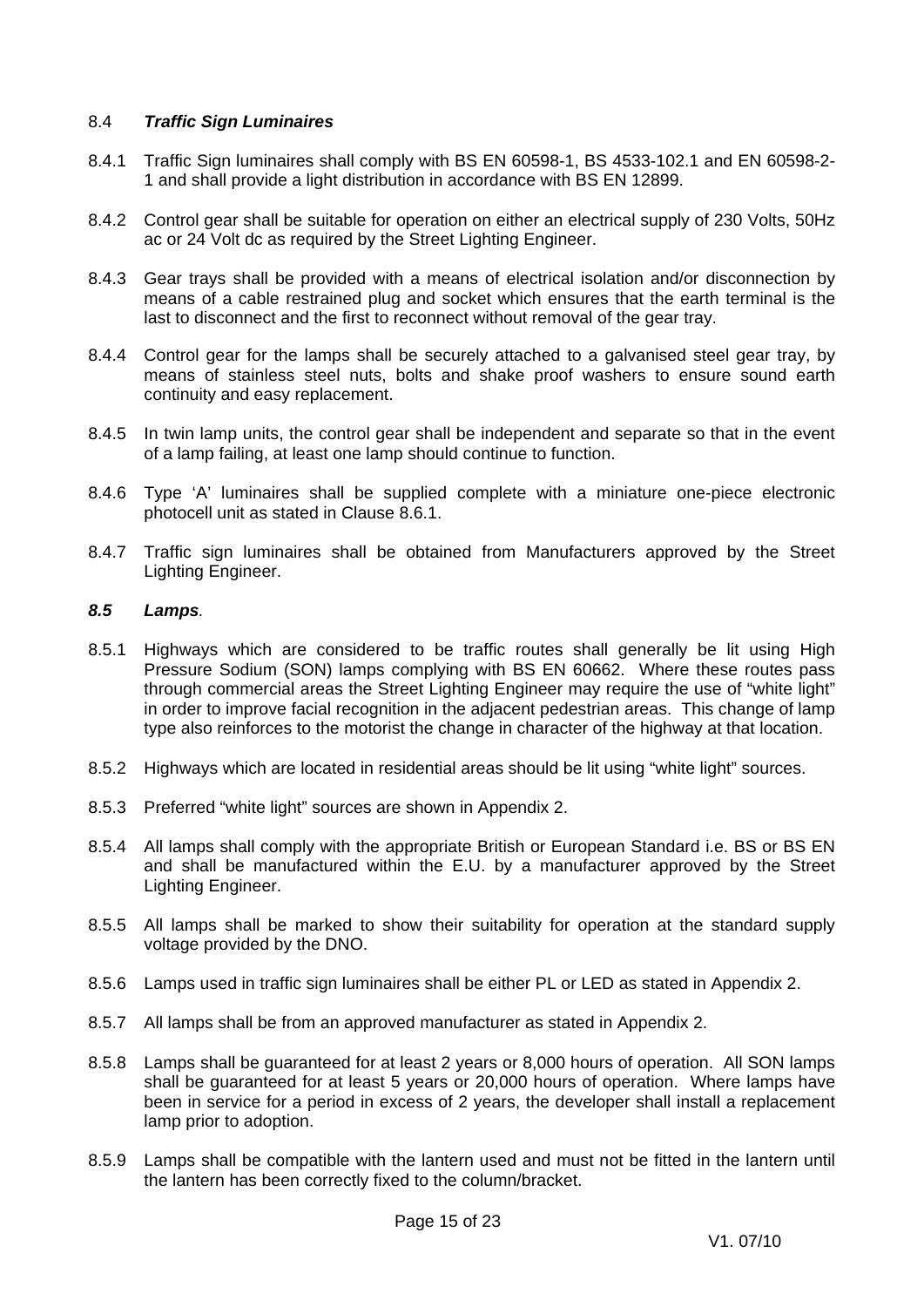### *8.6 Control Gear*

- 8.6.1 Photo-electric control units (PECU's) shall:
	- $\div$  Be provided for all lighting units including traffic signs.
	- Comply with BS 5972 and be manufactured to a quality level of ISO9002 or equivalent.
	- Provide class 2 protection against electric shock and shall be either:
		- A one-part unit to fit a NEMA socket or grommet fixing.
		- A two-part unit with a separate detector and controller incorporating a test switch.

In either case the detector unit shall be constructed to provide protection to IP67 against the ingress of dust and moisture and shall be secured to the lantern with an effective weatherproof seal of at least IPX4.

- Be fully electronic with a switching mechanism capable of controlling a reactive lighting load of 10 amps on a 240V 50 Hz supply.
- $\cdot \cdot$  Be designed, in so far as is practicable, to fail in the on mode. If a triac or other semiconductor switching device is fitted, a method of ensuring that the load remains switched to the on state must be provided in the event of an overload destroying the device.
- Have a minimum guaranteed life of 6 years from their date of manufacture and this date shall be indicated on each individual unit to the Street Lighting Engineer's satisfaction. The guarantee shall not be insurance based and shall be based on testing and component mean time between failure rates. The supplier shall, when requested, provide such supportive testing records and/or written evidence, to support such lifeexpectancy claims. Any units failing within the guarantee period shall be replaced, free of charge, by the developer, on a one-to-one basis inclusive of all costs associated with their replacement.
- Be manufactured by a manufacturer approved by the Street Lighting Engineer, see Appendix 2.
- 8.6.2 The switching regime shall be as stated in Appendix 2.All units must be indelibly marked with the switch setting, the manufacturer's identification mark, model number and the date of installation

### *8.7 Electronic Ballasts*

- 8.7.1 Electronic ballasts shall be:
	- From a manufacturer approved by the Street Lighting Engineer, see Appendix 2, for use in highway electrical equipment and shall be suitable for operation at the standard supply voltage provided by the DNO.
	- Suitable for use with the lamp used. The terminals to which the lamp and supply connections are made shall be clearly marked.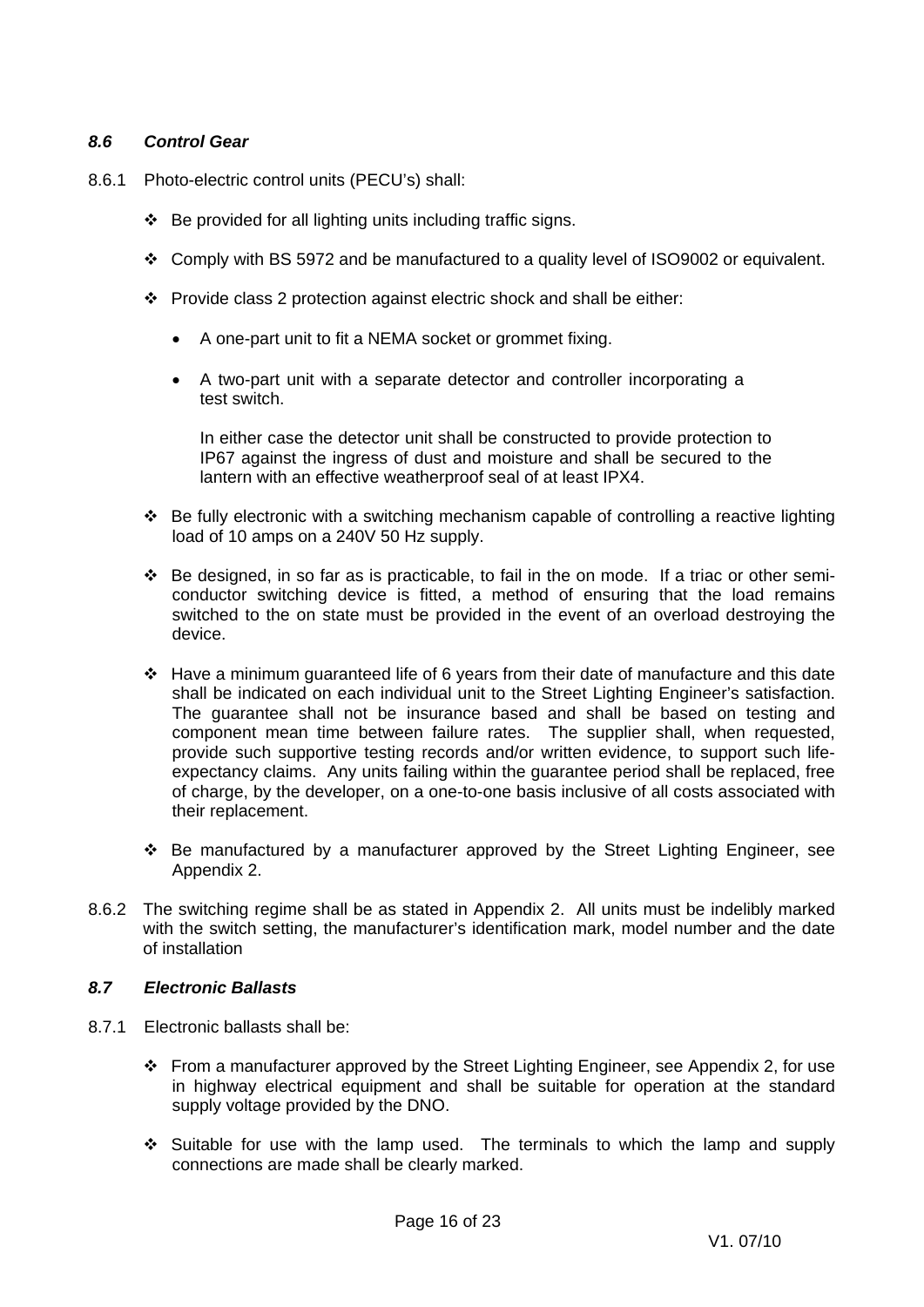- $\div$  Mounted in the gear tray fitted to the lantern with terminals shrouded so that no live metal parts are exposed.
- 8.7.2 All electronic ballasts shall have the ability to be dimmed and remotely monitored.

### *8.8 Cut-Outs, Isolators, Fuse Holders and Fuse Links*

- 8.8.1 A list of approved manufacturers may be stated in Appendix 2.
- 8.8.2 Cut-outs and fuse holders shall have moulded drip-proof housings.
- 8.8.3 Cut-outs for cable terminations shall:
	- Comply with BS 7654
	- Have sufficient separate terminals for all live, neutral and earth conductors. They shall be clearly labelled to differentiate circuits and phases.
	- $\cdot$  Incorporate a fuse carrier and be designed primarily for use in street lighting columns and suitable for terminations or looped services.
	- Be complete with any necessary extension box, glands or clips to enable the cable to be terminated and the steel wire armouring to be properly fixed and connected.
- 8.8.4 Cut-outs on private supply cables shall incorporate a lockable double pole isolator. In all other cases a lockable double pole isolator shall be incorporated within or installed immediately after the DNO cut-out.
- 8.8.5 Fuse links shall be cartridge fuses complying with the requirements of BS 88, BS 646 or BS 1361. They shall be of high breaking capacity type and be of a value appropriate to the circuit requirements.

### *8.9 Wiring and Earthing*

- 8.9.1 Wiring within the electrical unit shall have copper cores and shall be PVC/PVC sheathed 300/500V grade to BS 6004 unless otherwise agreed with the Street Lighting Engineer.
- 8.9.2 Conductor sizes shall be in accordance with the recommendations contained in the ILE Code of Practice for Electrical Safety in Highway Electrical Operations. The connection between the REC cut-out and the double pole isolator shall be made using double insulated 'tails' – minimum 2.5mm² csa.
- 8.9.3 Circuit protective and equipotential conductors shall comply in all respects with the requirements of BS 7671.
- 8.9.4 A circuit protective conductor shall connect the earth terminal on each luminaire to the main earth terminal block mounted on the column back board.
- 8.9.5 An earth terminal block shall be fixed to the baseboard adjacent to the cut-out and shall be a three-way type capable of accepting a cable size up to  $25$ mm<sup>2</sup>.
- 8.9.6 A main protective bonding conductor shall have a cross-sectional area not less than half the cross-sectional area required for the earthing conductor of the installation and not less than 6 mm². (BS7671, Section 544.1.1).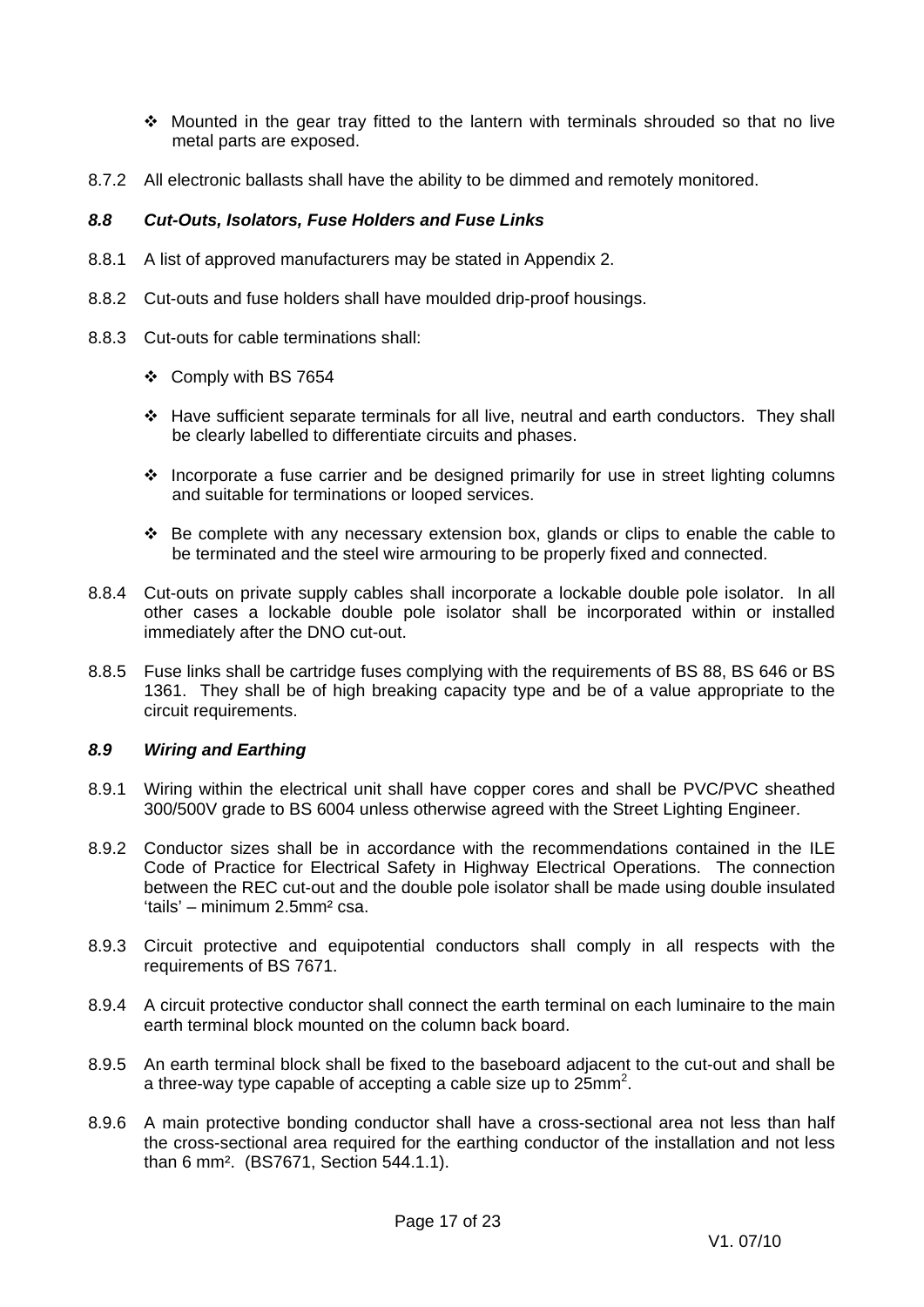Where PME conditions apply the earthing conductor of a street electrical fixture shall have a minimum copper equivalent cross-sectional area not less than that of the supply neutral conductor at that point or not less than 6 mm². (BS7671, Section 559.10.3.4).

- 8.9.7 All exposed conductive parts, as described in BS 7671, shall be bonded to the main earth terminal using an equipotential bonding conductor of not less than 6 mm² cross sectional area. This shall be increased, if necessary, to conform to the DNO's requirements. Access doors shall be bonded using flexible or tri-rated cable.
- 8.9.8 All earth conductors shall be insulated with green and yellow PVC.
- 8.9.9 All street lighting and other electrically supplied street furniture shall be earthed and bonded in compliance with BS 7430.
- 8.9.10 A permanent label to BS 951, with the words "Safety Electrical Connection Do Not Remove" shall be permanently fixed in a visible position as stated in BS 7671 Section 514- 13.

### *8.10 Electricity Supplies*

- 8.10.1 Unless stated in Appendix 2 lighting units shall, wherever possible, have individual phase supplies from the DNO. The supply service at nominal 230V, AC 50Hz, single – phase shall terminate at a cut-out which complies with Electricity Supply Industry Standard 12-19.
- 8.10.2 Where columns are remote from DNO mains **and** following approval by the Street Lighting Engineer, supplies shall be taken at convenient points (feeder control pillars) and distributed to lighting units by private cables. The DNO will provide a supply within the highway boundary but not to a central reserve or traffic island. Lighting units (either columns or signs) sited in these areas will require a private cable supply which can be readily isolated in the near vicinity.

### *8.11 Private Underground Cables.*

- 8.11.1 When authorised for use by the Street Lighting Engineer, private underground cables shall:
	- Be PVC or XPLE insulated, steel wire armoured, PVC sheathed with stranded plain copper conductors, 600/1000V grade to BS 6346, or split concentric cable as agreed with the Street Lighting Engineer. All conductors shall be of equal cross sectional area and of such size as to carry the designed load and ensure that the voltage drop at the lamp column terminals shall not exceed 3% of the voltage at the supply points. The minimum conductor size for adoption is stated in Appendix 2. Where a 24 volt supply cable is installed to feed bollards or traffic signs the minimum conductor size may be reduced to 2.5mm<sup>2</sup> subject to the approval of the Street Lighting Engineer.
	- Unless agreed with the Street Lighting Engineer all cables shall be 3 core (live, neutral and earth). The cable shall be special "Street Lighting Cable" and shall be marked as such and shall have the cores coloured as brown (live), blue (neutral) and yellow/green (earth).
	- Be manufactured by a 'BASEC'-registered manufacturer.
	- Loop between lighting units, feeder pillars, illuminated signs etc. with no underground jointing being permitted. Illuminated signs or bollards shall be fed by cables from lighting columns or feeder pillars. Under no circumstances must cable feeding a lighting column be looped through a sign or bollard.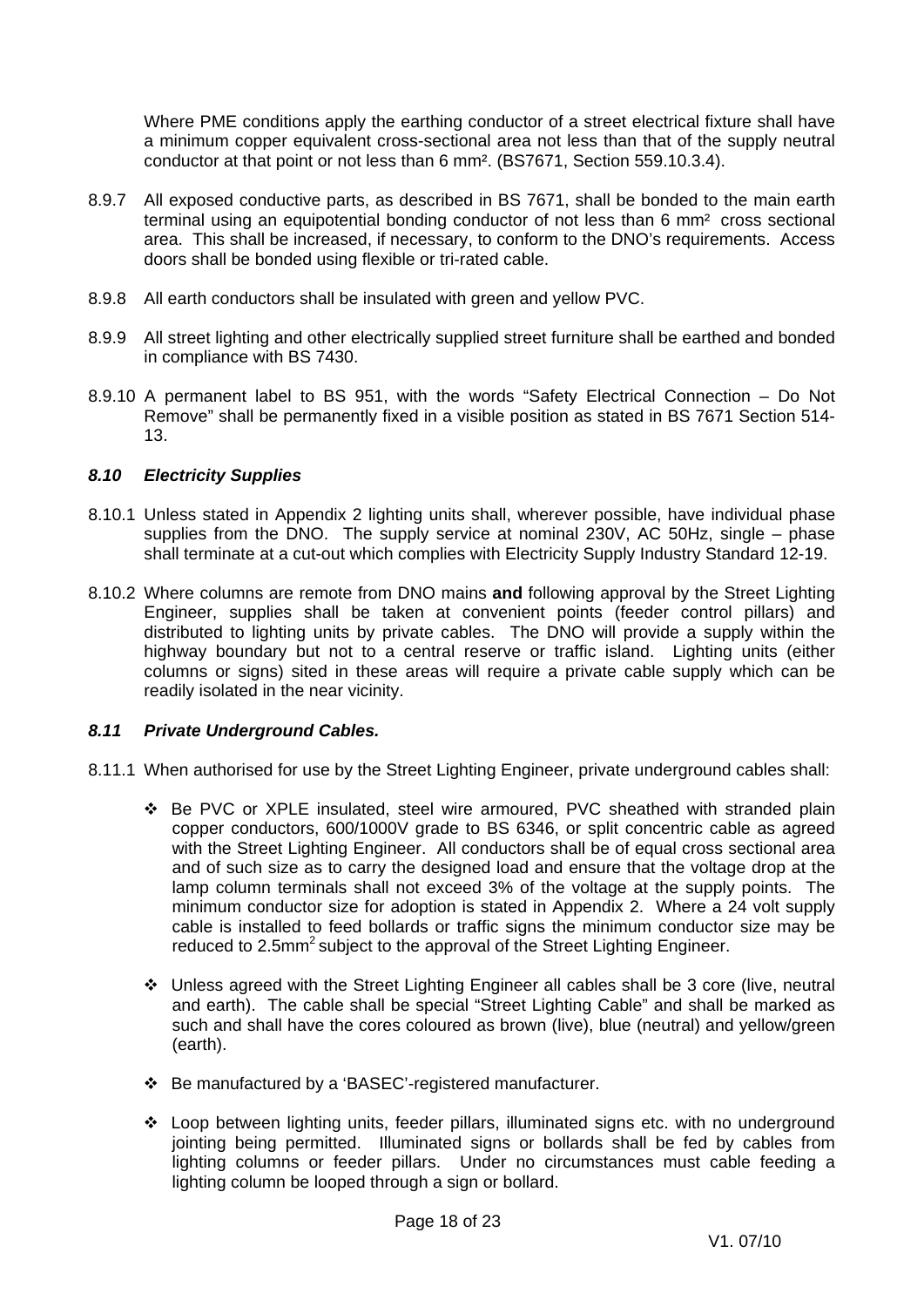- 8.11.2 No more than three cables shall terminate at a lighting unit and no more than two at an illuminated sign or bollard.
- 8.11.3 Private 5 core, three-phase sub mains may be laid between feeder pillars.
- 8.11.4 All cables and cable ducts shall be laid on a bed of sand 100mm deep and covered with a sand layer of equal depth. A yellow, self-coloured PVC or plastic tape, not less than 0.1mm thick and 150mm wide with the wording "STREET LIGHTING CABLE" printed along the full length occupying not less than 75% of its available length and occurring at least at 1m intervals, shall be laid within the backfilling material approximately 250mm vertically above the cable or duct line.
- 8.11.5 The Street Lighting Engineer shall be advised, at least 7 days in advance, by the developer of any proposed installation of cable or cable ducts in order that inspection of the cable or duct may be undertaken before it is covered.
- 8.11.6 Cables shall be individually terminated and secured at switches, cut-outs and other electrical apparatus by means of an armour securing clamp or an aluminium compressiontype gland complying with BS 6121 or BS EN 50262 and a gland plate. The armour securing clamp or compression gland and plate assembly shall incorporate at least one non-ferrous earthing terminal. All glands shall be shrouded overall with PVC sleeves and CET system terminations shall be suitably protected.
- 8.11.7 All cable terminations shall be provided with a non-ferrous label or tag onto which is indelibly marked the cable size and the origin or destination of the cable run.
- 8.11.8 Earth electrodes shall be provided at the penultimate unit of each private circuit and if necessary at additional points in order to obtain the necessary test results. They shall comply with Engineering Recommendation G12/2 published by the Electricity Association. The earthing system components shall comply with BS7430; the rods shall be cast gun metal with phosphor bronze bolts. The terminal point shall be protected by a purposemade inspection pit complete with a heavy duty cover and frame.

### *8.12 Ducting System – Refer to Standard Details*

- 8.12.1 The type of ducting system to be installed i.e. ducted or fully ducted together with approved manufacturers shall be stated in Appendix 2.
- 8.12.2 In order to facilitate future maintenance all private cables shall be installed in a ducted system which shall have draw chambers installed at major changes of direction and at the ends of each road crossing.
- 8.12.3 In fully ducted systems the arrangement of ducting and cable access chambers shall be so constructed that any cable can be installed or replaced without the need for any further excavation in the carriageway or footway.
- 8.12.4 Unless stated in Appendix 2 cable ducts shall be a minimum of 100mm nominal diameter for road crossings and 50mm in footways and sized in accordance with the recommendations in BS 7671. They shall be pliable, non rigid, plain, high or medium density, smooth bore polyethylene with a minimum wall thickness of 5mm or twin wall duct to BS EN 50086.2.4 and coloured orange with the words "STREET LIGHTING" painted in 9mm lettering along the length of the duct at intervals of not more than 1m. When laid, the wording shall be uppermost and all lengths will be jointed or sleeved to give a continuous smooth bore.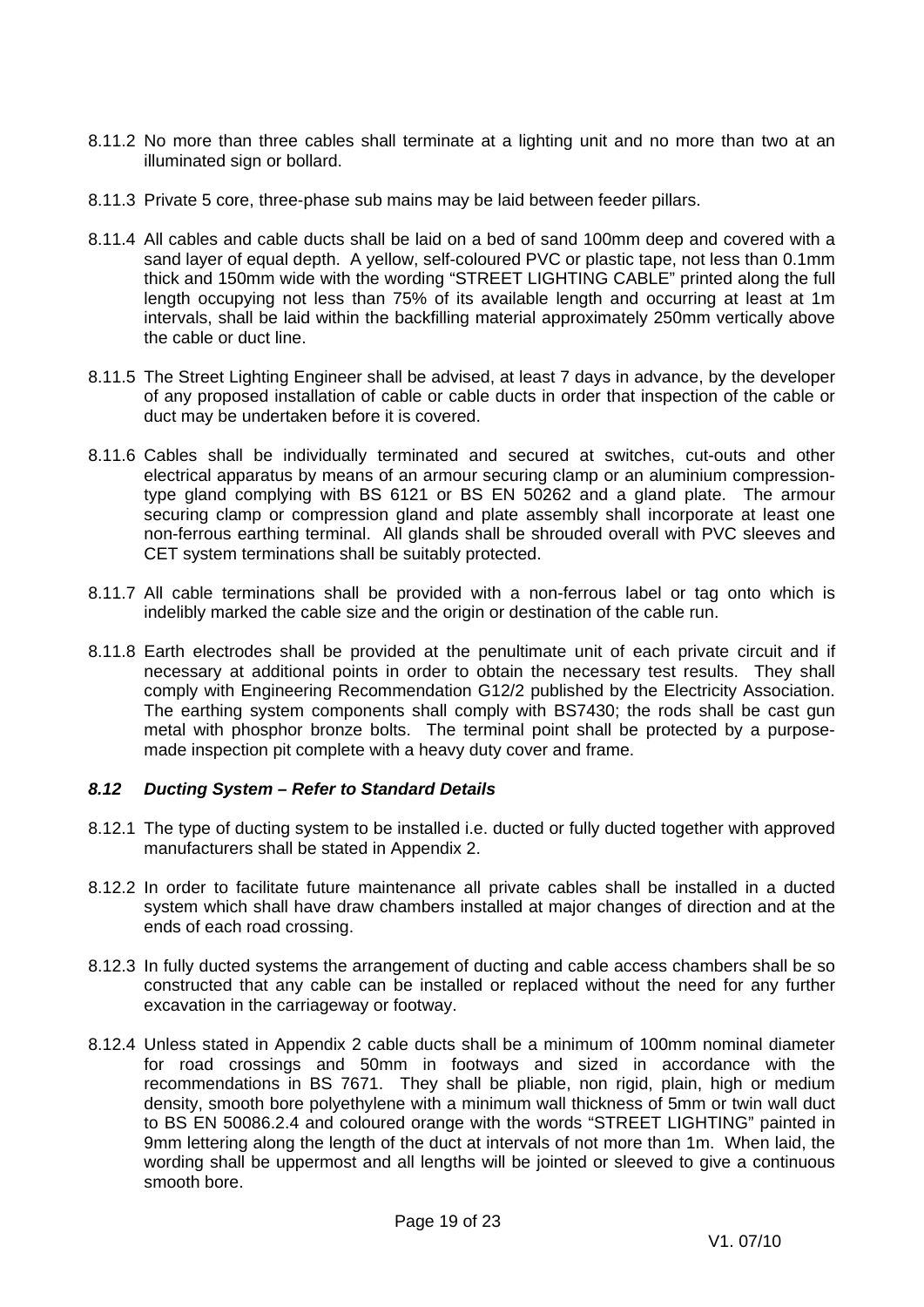- 8.12.5 Ducts should be impervious to water, impact resistant, capable of being laid at temperatures down to -10 $\mathrm{^{0}C}$  and sufficiently flexible to follow undulations in the trench bottom. They shall be of sufficient strength to not require concrete surround or granular or selected backfill at the depths laid.
- 8.12.6 Where ducts are installed for use by the DNO they shall be installed generally in accordance with this section however the duct shall be coloured red and no intermediate chambers are required between the DNO main or supply point and the cable termination point.
- 8.12.7 Ducts shall be swabbed through prior to drawing-in the cable(s). On completion of the cabling the duct shall be left with a pigmented stranded polypropylene or equivalent, rotproof material draw rope of 5KN breaking load and having a design life of not less than 20 years. Ends of ducts not terminated at an access chamber shall be sealed to prevent the ingress of water.
- 8.12.8 Access chambers (minimum dimensions 450 x 450mm) shall be modular and of sufficient size to enable easy access to the cables having regard to their depth. The units shall be manufactured from high-density polyethylene, stackable and with preformed cut-outs for the cable duct entries. The developer shall submit details of the type/manufacturer of the access chambers he proposes to use for approval by the Street Lighting Engineer.
- 8.12.9 Chamber covers and frames shall be manufactured from ductile iron to BS EN 124 and shall be at least class C250 (please refer to Standard Detail for alternatives, depending on the location of the cover and frame). All covers and frames shall be designed to carry the loading appropriate to the installed location. Cover frames shall be fully bedded on mortar and accurately set for level and position, if necessary on a 225mm thick brickwork plinth, and aligned with the nearest adjacent kerb or building.
- 8.12.10 Excavation around chambers and manholes shall be backfilled with fill material complying with BS 1377 Part 2, properly compacted. Where mechanical compaction is impracticable, the excavation shall be backfilled with mix ST2 concrete complying with BS 5328 – 1:1997 and of 150mm minimum thickness

### *8.13 Trenches for Cables and Cable Ducts - Refer to Standard Details*

- 8.13.1 All excavations shall be made with vertical sides unless otherwise approved by the Private Street Works Engineer. The sides of trenches and pits shall be adequately supported at all times so as to maintain the stability of the adjacent ground. Support shall conform to CP 2003 Earthworks Part 2 - Trenches, Pits and Shafts.
- 8.13.2 Trenches shall be excavated to the depth shown on the standard detail in order to give a depth of cover of approximately 450mm in verges, footways and open ground and 750mm under carriageways. The width of the trench shall be kept to a minimum.
- 8.13.3 Adequate precautions shall be taken to prevent water collecting in excavations. Whenever water collects in an excavation it shall be pumped out and the bottom of the excavation allowed to dry before cable or duct laying commences.
- 8.13.4 Backfilling shall be undertaken immediately after the laying, inspection and surrounding of cables or cable ducts using fill material complying with BS 1377 Part 2.
- 8.13.5 The reinstatement of all trenches shall conform to the appropriate section of the New Roads and Street Works Act, 1991 Specification for the Reinstatement of Openings in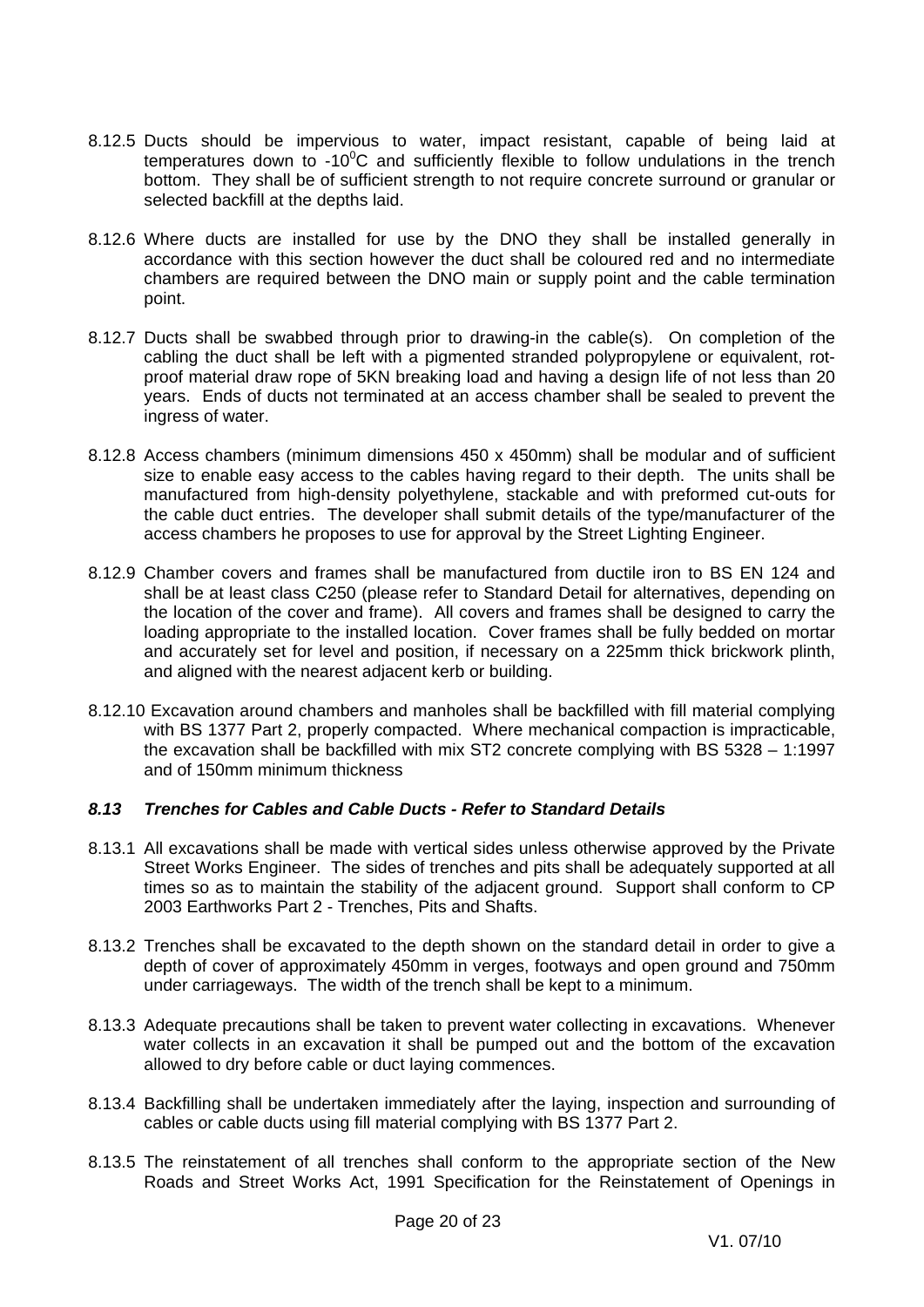Highways and the requirements of this document in respect of trench reinstatement except that the first 200mm depth of backfill shall not contain any material having a nominal size exceeding 40mm and that the developer shall spread and compact the backfill material evenly so as not to dislodge, disturb or damage the cable or cable duct. No power rammers shall be used within 300mm of any cable or cable duct.

### *8.14 Feeder Pillars*

- 8.14.1 A list of approved manufacturers may be stated in Appendix 2.
- 8.14.2 The location of feeder pillars shall be agreed with the Street Lighting Engineer on site prior to installation. Where the feeder pillar is sited in soft landscaping areas and it is not possible to park a vehicle immediately adjacent, the Street Lighting Engineer may require the construction of a hard standing for use by maintenance vehicles.
- 8.14.3 Feeder pillars shall be constructed from not less than 3mm thick steel. They shall be sealed to minimum IP65 on the doors and IP45 on the vent louvres. They shall include a full size backboard of varnished marine plywood at least 15mm thick or other approved non-hygroscopic material. Alternatively, a purpose-designed equipment mounting system may be used. The entry for cables shall be via the root.
- 8.14.4 Doors shall be fitted with tamper-proof "O locks", all locks being identical in pattern. The locking mechanism shall be lubricated with grease immediately following installation. Two sets of keys shall be provided to the Street Lighting Engineer prior to the adoption of the installation.
- 8.14.5 Where directed by the Street Lighting Engineer, ventilation shall be provided to prevent the build-up of condensation and in such cases the feeder pillar shall be protected by verminproof screens.
- 8.14.6 Protection against corrosion shall be by hot-dip galvanising to BS EN ISO 1461, the minimum coating thickness to be in accordance with Table 2 thereof.
- 8.14.7 All doors are to be provided with an earthing strap in accordance with clause 8.10.7, above.
- 8.14.8 The developer, designer shall submit details of the feeder pillars which are proposed for use in the installation to the Street Lighting Engineer for approval before work on the installation commences.
- 8.14.9 Feeder pillars shall be mounted on a 250mm thick foundation of concrete ST2 mix complying with BS 5328 – 1:1997. They shall be rooted or provided with fixing bolts to enable the unit to be securely located. Unless stated in Appendix 2, after completion of the cabling, any void under the feeder pillar base shall be filled to 25mm below the door with rounded aggregate, maximum size 14mm, and sealed overall with a cold pour compound of an approved type to prevent the ingress of moisture from below. A spare 100mm diameter cable duct shall be provided through the concrete surround from the base of the feeder pillar.
- 8.14.10 For feeder pillars sited in grassed areas, a 600mm width of hard surfacing shall be laid with the surface flush with the ground across the width of the feeder pillar in front of the door. The other sides of the feeder pillar shall be similarly surrounded with hard surfacing 200mm. in width. All hard surfaced areas shall slope away from the feeder pillar.
- 8.14.11 The feeder pillar shall be a minimum of 110mm x 150mm x 700mm size but shall be sufficient to accommodate: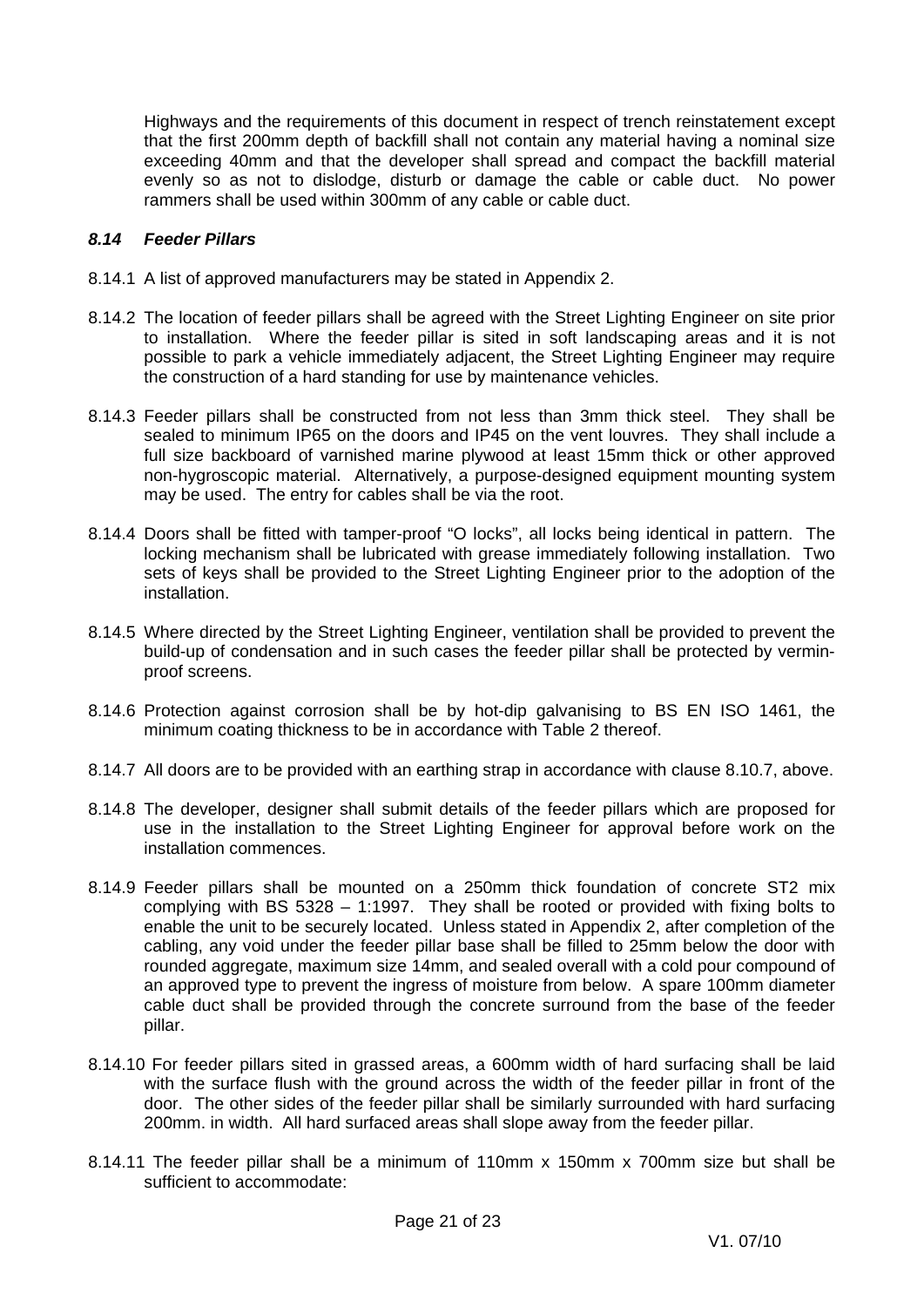- $\div$  The incoming supply cable including cut-out.
- A lockable double pole isolator [if not included in the cut-out].
- Any contactor and/or photocell relay.
- A distribution board for all highway electrical feeds including sufficient spare capacity to accommodate at least one extra circuit.
- ❖ All necessary fuses and the like.
- $\div$  At least 25% spare space on the backboard upon completion.
- 8.14.12 Where larger (double door) feeder pillars are required the following additional equipment shall be installed:
	- Heater
	- $\cdot$  RCD
	- Interior light
	- 13A Socket
- 8.14.13 Distribution fuse boards of the HRC type shall be provided with an external earth, phase barriered and colour coded. They shall be fitted with the same number of live and neutral bus bar terminals as there are outgoing circuits plus at least one spare way.
- 8.14.14 A circuit diagram and labelling showing details of interconnection of equipment and the connection of cables to and from the pillar, all indelibly drawn or engraved on a material not subject to damage by the environment or normal use, shall be securely fixed internally to each feeder pillar after completion of the installation.
- 8.14.15 An earthing system shall be provided in each feeder pillar. It shall accept the incoming earth facility from the supply authority onto an earthing bar or terminal strip and interconnect all outgoing cable earth connections and the bonding of the feeder pillar. The earthing facility shall accommodate up to 25mm<sup>2</sup> conductors. Where required by the Street Lighting Engineer, a suitably rodded external earthing system as specified in Clause 8.12.10, shall also be provided, independent of and in addition to, any earthing system provided by the incoming supply authority/company.
- 8.14.16 All feeder pillars shall be fitted with a durable warning sign, fitted externally and in a prominent position, indicating "DANGER 415 VOLTS" or "DANGER 240 VOLTS" as appropriate and a 'lightning flash' in black on yellow.

### *8.15 Electrical Equipment Fixed to Buildings*

- 8.15.1 Where approval has been given under Clause 2.1.4 for highway electrical equipment to be fixed to buildings the following Clauses apply.
- 8.15.2 Cables fixed to the surface of a building shall be PVC sheathed cables or 'Hituf' cable or other alternative approved by the Street Lighting Engineer. The colour of the cable sheath shall be such as to blend with the colour of the building or structure. In environmentally sensitive areas, cables may need to be painted to match the colour of the building. Surface cables shall be protected by means of galvanised steel conduit or cable shield up to 2.5m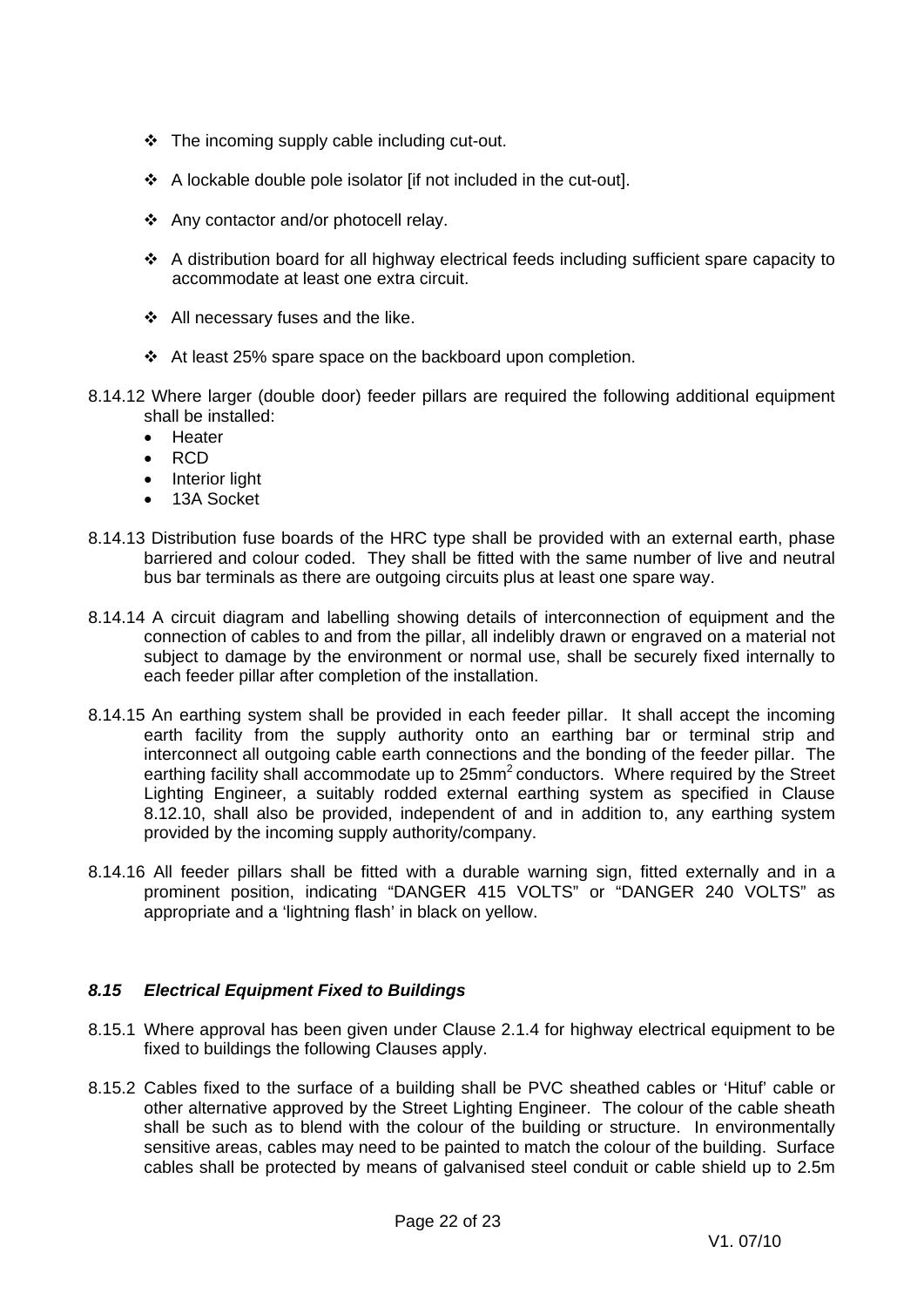above ground level. Mains supplies shall be terminated in mini feeder pillars sited in the highway and the conduit made off into this.

- 8.15.3 All terminations of surface cable are to be completed using glands of approved manufacture. The making-off of such glands shall only be carried out by suitably qualified personnel.
- 8.15.4 The use of junction or termination boxes shall be restricted to those locations adjacent to the wall brackets where it is necessary to terminate the surface cable and to provide a heat resistant flexible cable [within a flexible conduit if necessary] from the box to the lighting unit.
- 8.15.5 Cables shall be supported on the building surface using approved saddles, the spacing of which shall conform to the recommendations of BS 7671.
- 8.15.6 The dimensions of the base plate of wall brackets must be kept to a minimum having fixed centres generally not greater than 200mm in the vertical or horizontal planes. All brackets shall be fixed with 4 bolts of sufficient size for the anticipated loadings. Fixing details and calculations of loading from a Structural Engineer must be submitted to the Street Lighting Engineer prior to approval being given for the installation to take place and independent test certificates for the fixings shall be submitted after installation.
- 8.15.7 The internal surfaces of all fixing holes drilled into walls or other structures shall be sealed with an approved silicone sealant prior to the insertion of the fixing bolts.
- 8.15.8 All wall brackets shall be installed to provide the designed mounting height of the lantern above ground level.
- 8.15.9 Electricity supply cables shall be terminated in a weatherproof control box of minimum size to accommodate the cut-out and any control or isolation equipment.
- 8.15.10 Wiring between the control box and the wall bracket shall be carried out using cables specified in clause 8.10.1 above and they shall have a minimum conductor size of 1.5mm<sup>2</sup>. All cable glands shall be fitted with PVC shrouds.
- 8.15.11 Control boxes shall be constructed of galvanised steel or corrosion resistant alloy or ABS or GRP. They shall be sealed to a minimum IP54. Doors shall be fitted with tamper-proof locks, if possible, of the same pattern as used for columns. The control box shall incorporate a backboard of hardwood or other non-hygroscopic material onto which the control equipment, service cable and cut-out can be firmly fixed.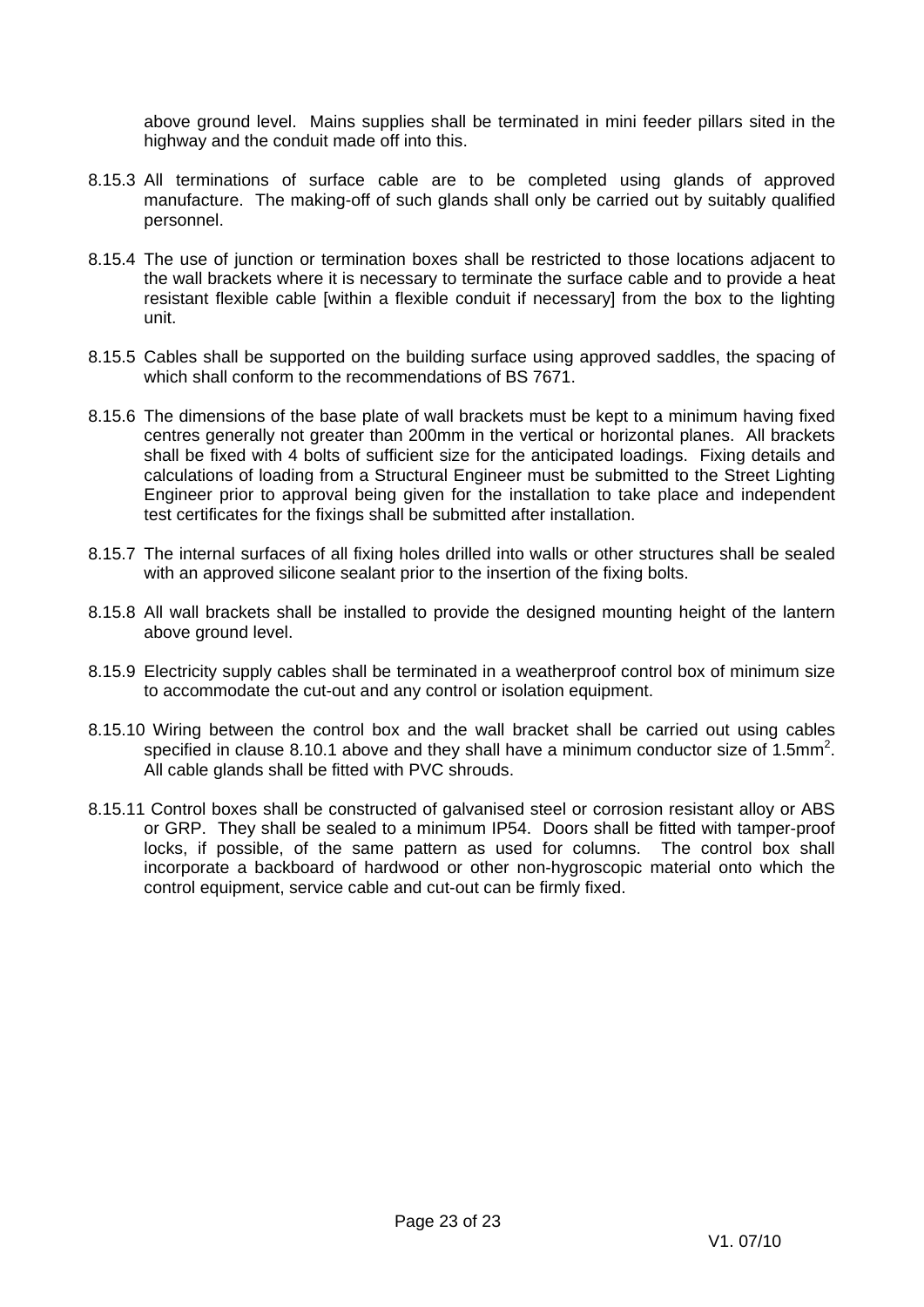### **Appendix 1 – Schedule of Proposed Lighting Equipment (To be completed by the Developer for approval)**

| Developer:<br><u> 1989 - John Stone, Amerikaansk politiker (* 1918)</u> |  |
|-------------------------------------------------------------------------|--|
|                                                                         |  |
|                                                                         |  |

Address:

### **DETAILS OF PROPOSED PUBLIC LIGHTING INSTALLATION**

1. Does this development form part of a larger development?

2. Will the street lighting on this development be installed in phases?\_\_\_\_\_\_ No. of Phases\_\_\_\_\_

3. No. of lights: on this phase \_\_\_\_\_\_\_\_\_\_\_\_on whole development\_\_\_\_\_\_\_\_\_\_\_\_\_\_\_\_

### **COLUMNS**

| Mounting<br>Height | Material | Manufacturer's Name | Catalogue Name<br>′ Ref. | Bracket<br>$\tau_{\texttt{VDE}}$ | Outreach |
|--------------------|----------|---------------------|--------------------------|----------------------------------|----------|
|                    |          |                     |                          |                                  |          |

### **LANTERNS INTERNAL WIRING**  Type (Side Entry etc.) Manufacturer's Name Catalogue Ref | Bowl Material Cable Size Type

### **LAMPS ELECTRONIC BALLAST**

| Type | Wattage | Manufacturer | Manufacturer | Model / Cat. No. |
|------|---------|--------------|--------------|------------------|
|      |         |              |              |                  |

### **SWITCHING CONTROL**

| Group or<br>Individual | P.E. Cell | Type | Manufacturer | Cat. No. | Location of<br>Switch Points if<br><b>Group Control</b> |
|------------------------|-----------|------|--------------|----------|---------------------------------------------------------|
|                        |           |      |              |          |                                                         |

### **LOCKABLE DOUBLE POLE ISOLATORS**

| Manufacturer | Model / Cat No | Rating |
|--------------|----------------|--------|
|              |                |        |

### **ELECTRICITY SUPPLY**

| No. of Lights<br>on<br><b>Direct Mains</b> | No. of Feeder<br><b>Pillars</b> | Type and Size of<br>Loop<br>Service Cable | No. of<br>Lights<br>On Circuits | Material of<br>Feeder<br>Pillar | Manufacturer of<br><b>Feeder Pillar</b> |
|--------------------------------------------|---------------------------------|-------------------------------------------|---------------------------------|---------------------------------|-----------------------------------------|
|                                            |                                 | Circ. 1                                   |                                 |                                 |                                         |
|                                            |                                 | Circ. 2                                   |                                 |                                 |                                         |
|                                            |                                 | Circ. 2                                   |                                 |                                 |                                         |

| <b>SIGNED</b> | -.<br>ΟN<br>ີ | יי י |
|---------------|---------------|------|
| .<br>---      | _             | ---  |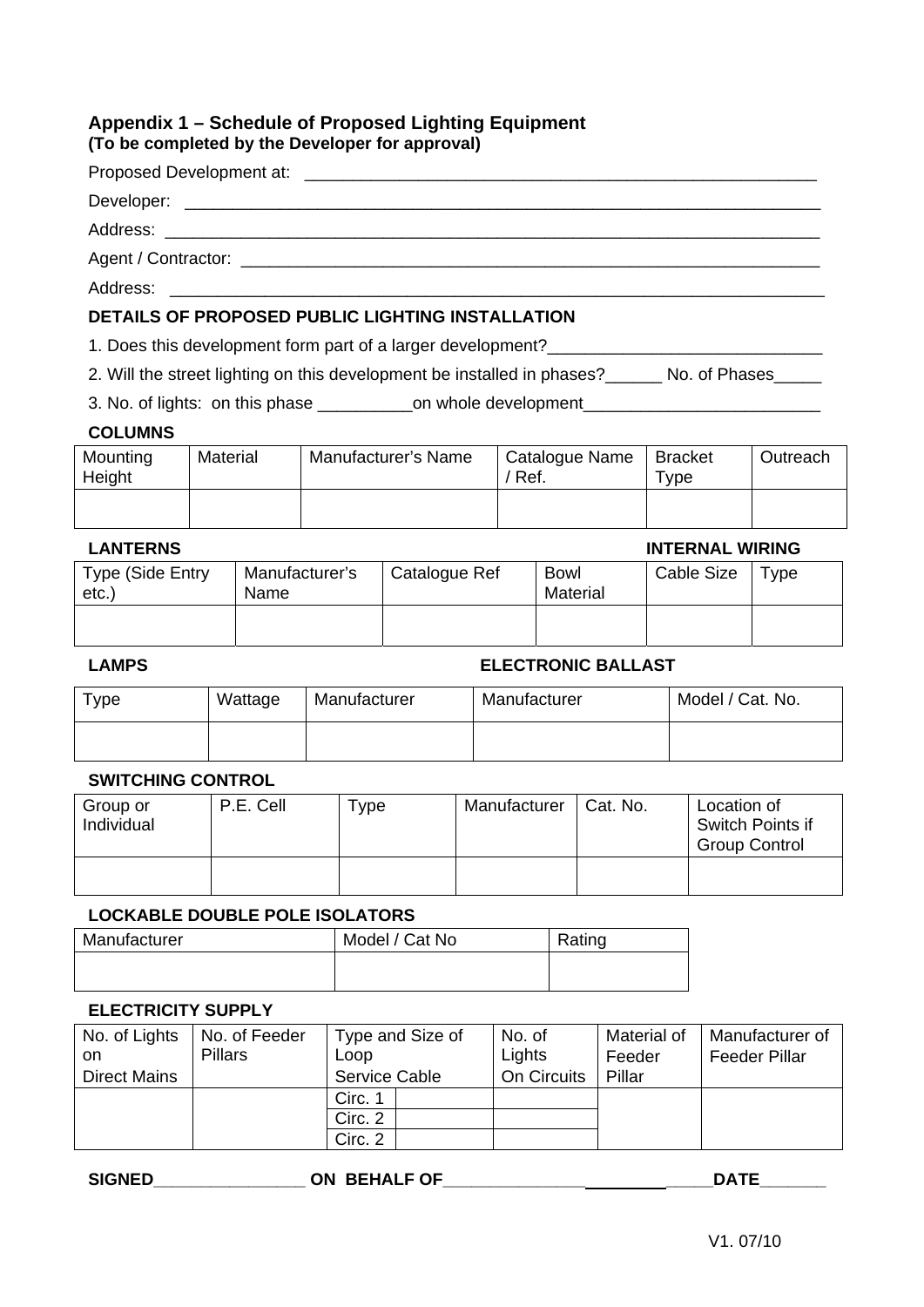### **APPENDIX 2**

### **Flintshire County Councils preferred Lanterns, Illuminated Traffic Signs, Bollards, Centre Island Lamps and Traffic Signs**

All Son lanterns to be fitted with Electronic ballasts

In order to assist with future maintenance, the Council requires that the lanterns used shall be chosen from the current approved list of lanterns or unless approved from by the Street Lighting Manager.

### **Functional and Modern Lanterns**

### **Residential Roads, Industrial Estate Roads, Primary Roads, Principle Roads, Town Centres and Public Areas**

Thorn (Oracle S, Philips Gearing) with Cosmopolis illumination.

Thorn (Oracle S, Philips or SELC Gearing) with Son illumination.

### **Functional and Modern Lanterns**

### **Paths and Footways**

Thorn (Oracle S, Philips Gearing) with Cosmopolis illumination.

### **Alternative Functional and Modern Lanterns**

To be approved by the Street Lighting Manager.

### **1930's Lantern or Heritage Lantern and Other Lanterns**

### **All Areas**

To be approved by the Street Lighting Manager.

### **Dimming or Remote Monitoring Equipment**

### **All Areas**

To be approved by the Street Lighting Manager.

### **Type A and B traffic Sign Lighting, Bollard and Other Traffic Sign Lighting**

### **All Areas**

LED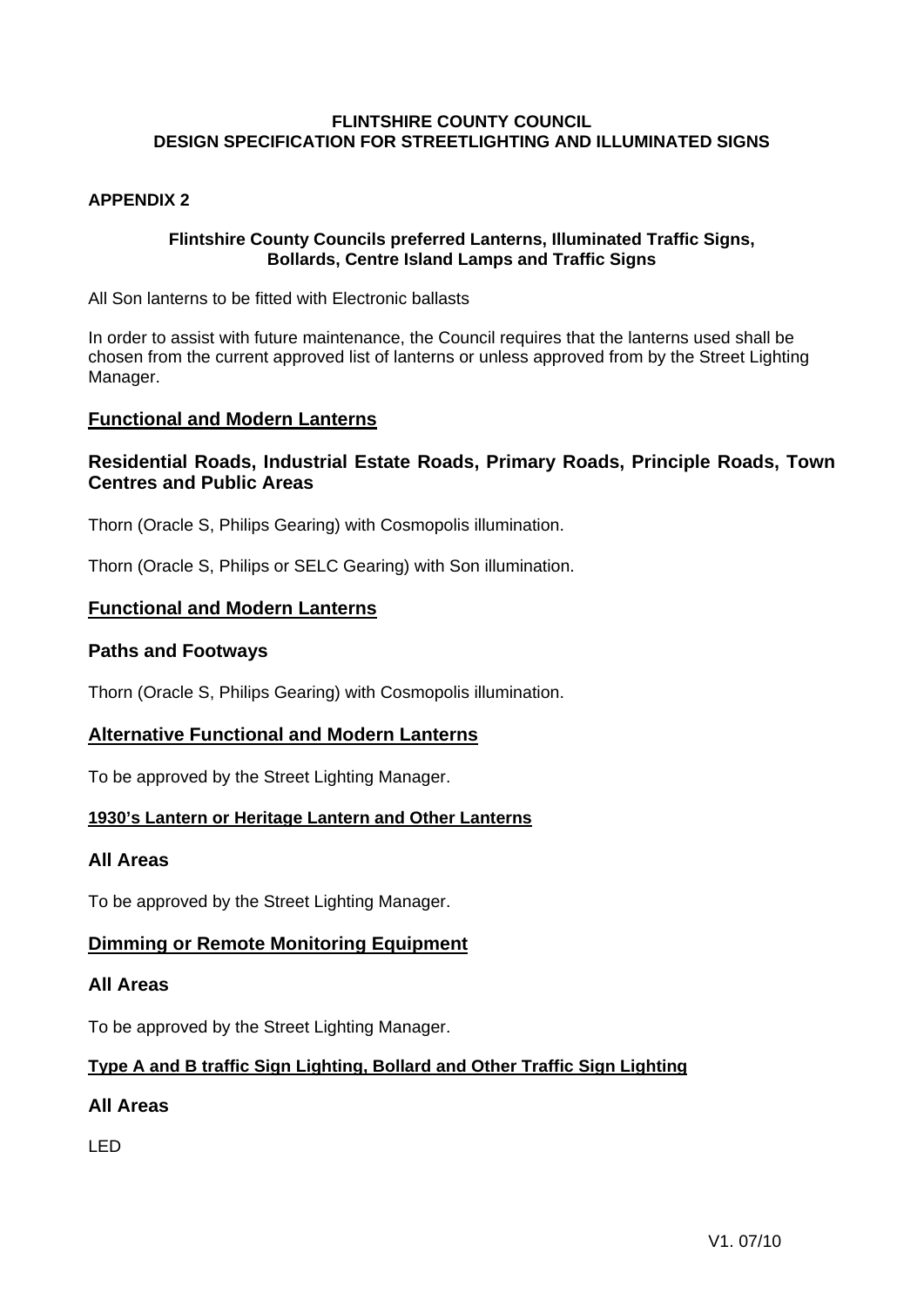### **APPENDIX 3**

### **Flintshire County Councils preferred mounting height and type of Columns**

### **Residential Roads and Subsidiary Roads**

6 Meters steel galvanised, tubular column

### **Paths and Footways**

5 or 6 Meters steel galvanised, drop down, tubular column

### **Industrial Estate Roads and Car Parks**

6 or 8 Meters steel galvanised, tubular column

### **Main Traffic routes**

8, 10 and 12 Meters steel galvanised, tubular column

### **High speed and Dual carriageways**

12 and 15 Meters steel galvanised, tubular column

### **Miscellaneous and other locations**

To be submitted for approval by the Street Lighting Manager.

### **Alternative Column Sizes**

To be submitted for approval by the Street Lighting Manager.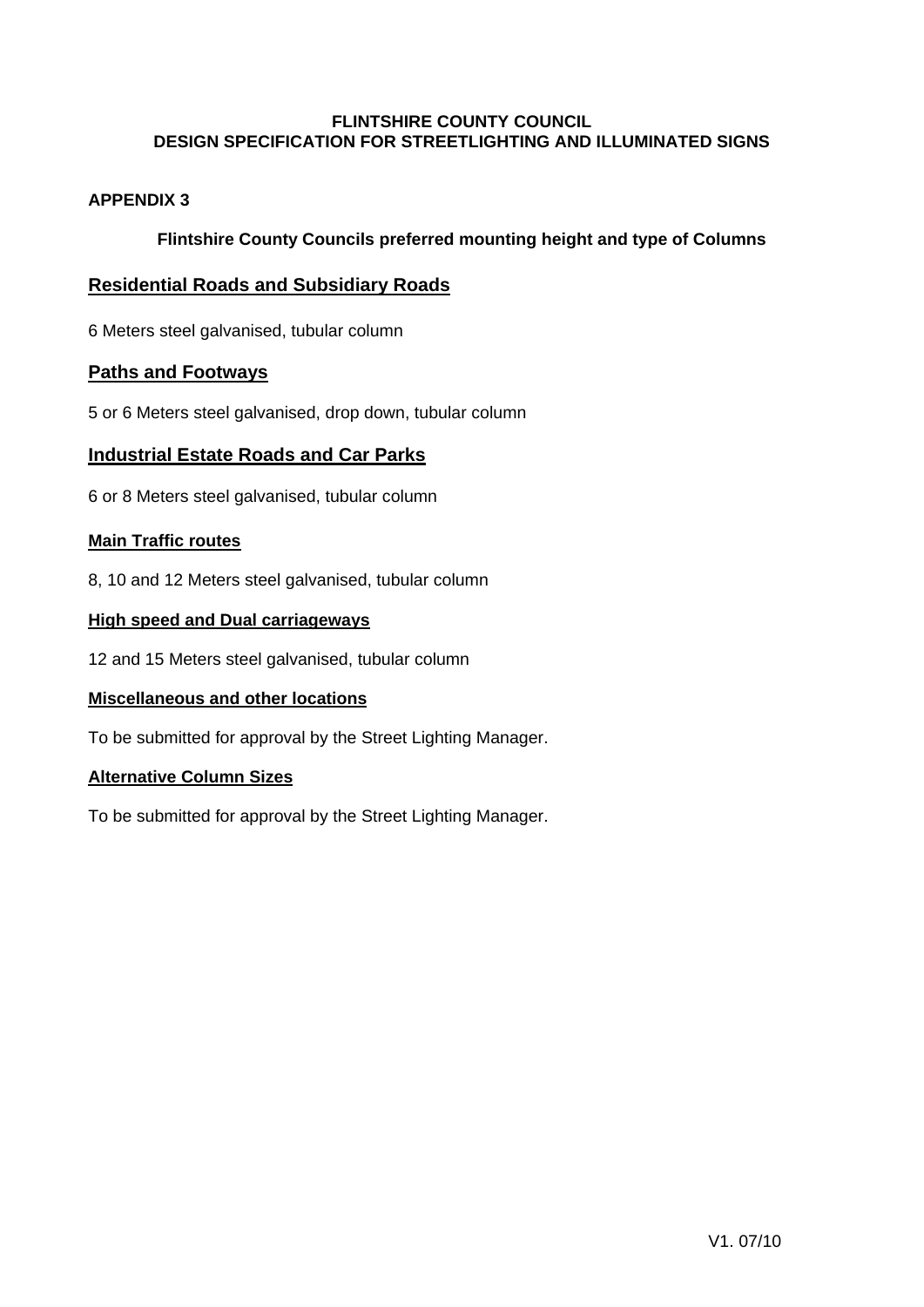### **APPENDIX 4**

### **Energy and Maintenance**

- 1 Prior to adoption by the County Council, the Developer will place with Flintshire County Council a commuted sum equivalent to 10 years of energy consumption for the system being adopted and for maintenance of the system for a period of 10 years. These commuted sums will be communicated to the Developer during the pre-adoption process..
- 2 The Developer shall otherwise remain responsible for the whole installation including three yearly cleaning and lamp changing (evidence to be retained and made available on request) replacement in the event of accident or vandal damage, etc., until the date of formal adoption of the installation.
- 3 In the event of an emergency situation arising prior to adoption, such as vehicular accident damage, column doors missing etc, and when the Developer cannot be contacted within 15 minutes, the Council reserves the right at its sole discretion to arrange for its Street Lighting Department to be dispatched to make safe and to recharge the Developer with the costs incurred.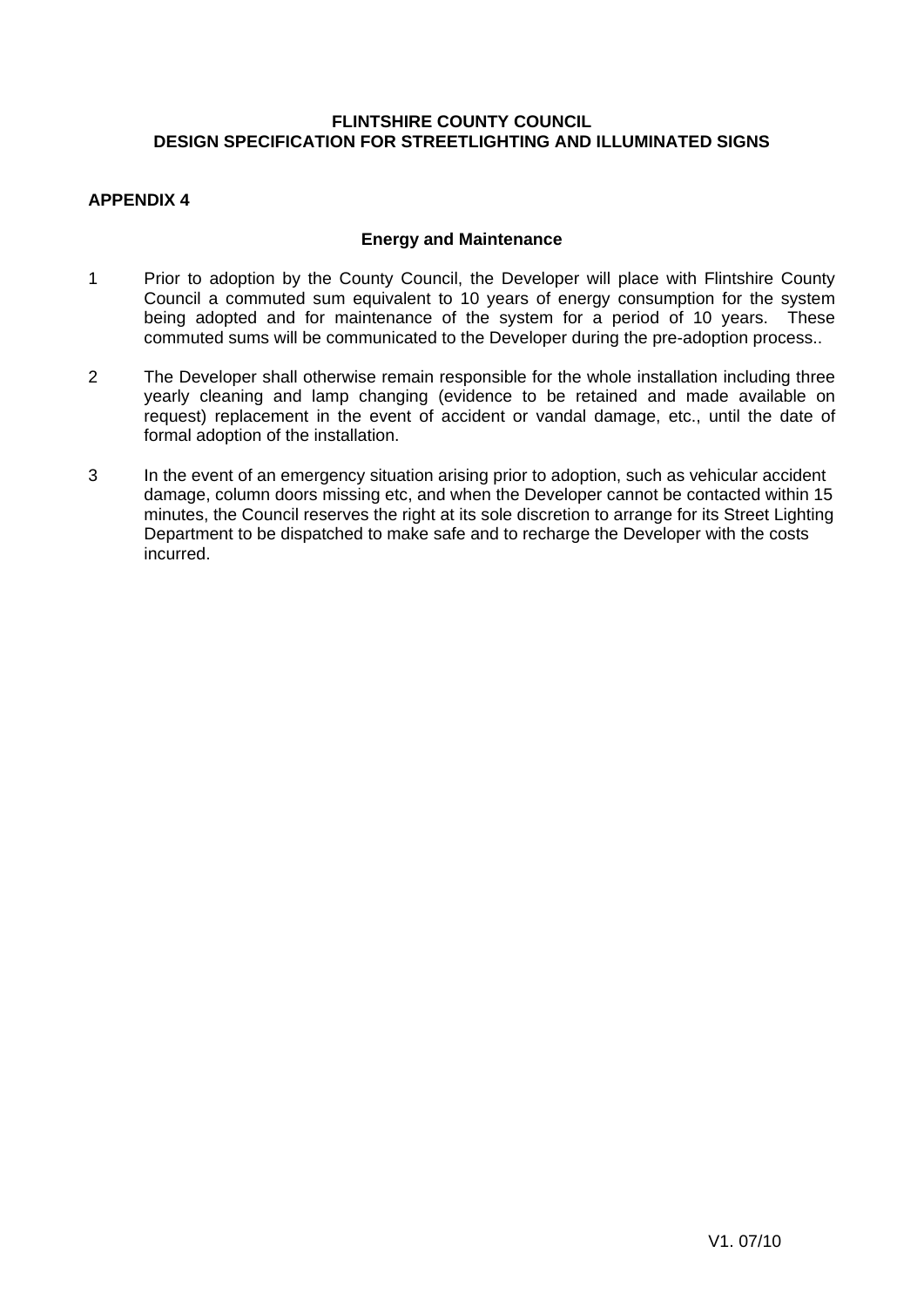### **APPENDIX 5**

### **Painting**

When required painting shall comply with the following:

Any access doors shall be removed to enable the edges of the door and the exterior of the item normally covered by the door to be painted. All removable attachments to items to be painted shall be removed prior to painting and replaced upon completion of painting. Generally these will comprise column number plates, litter bins, banding tape and small signs and notices. The correct unit number plate must be replaced within one working day of completion of painting.

### *Preparation*

All surfaces to be painted must be free of dampness, grease, frost etc, and shall be cleaned down by scrubbing using a stiff bristled brush, clean cold water and a detergent and finally rinsed down with clean cold water. All areas of rust, scaled and flaking paint must be scraped, wire brushed and abraded to bright metal, if necessary using mechanical tools to firm a tight edge and a patch prime coat applied before the two main coats. All preparation work shall be completed to the satisfaction of the Council's Representative before the application of a further coat of paint.

### *Paint Application*

All paint shall be applied by brush only and should be well brushed into the surface of the metal and all parts shall be completely covered with a film of the specified systems and thickness. Application shall be as recommended in the paint manufacturer's Product Data Sheets. Product data sheets are to be submitted at the time of formal adoption or on request. Paints shall comply with the appropriate British or European Standard. All work involving a particular coat of paint shall be completed to the satisfaction of the Council's Representative before the application of a further coat of paint. Each coat of paint shall be of a different colour but the same colour shall be consistently used for any particular coat.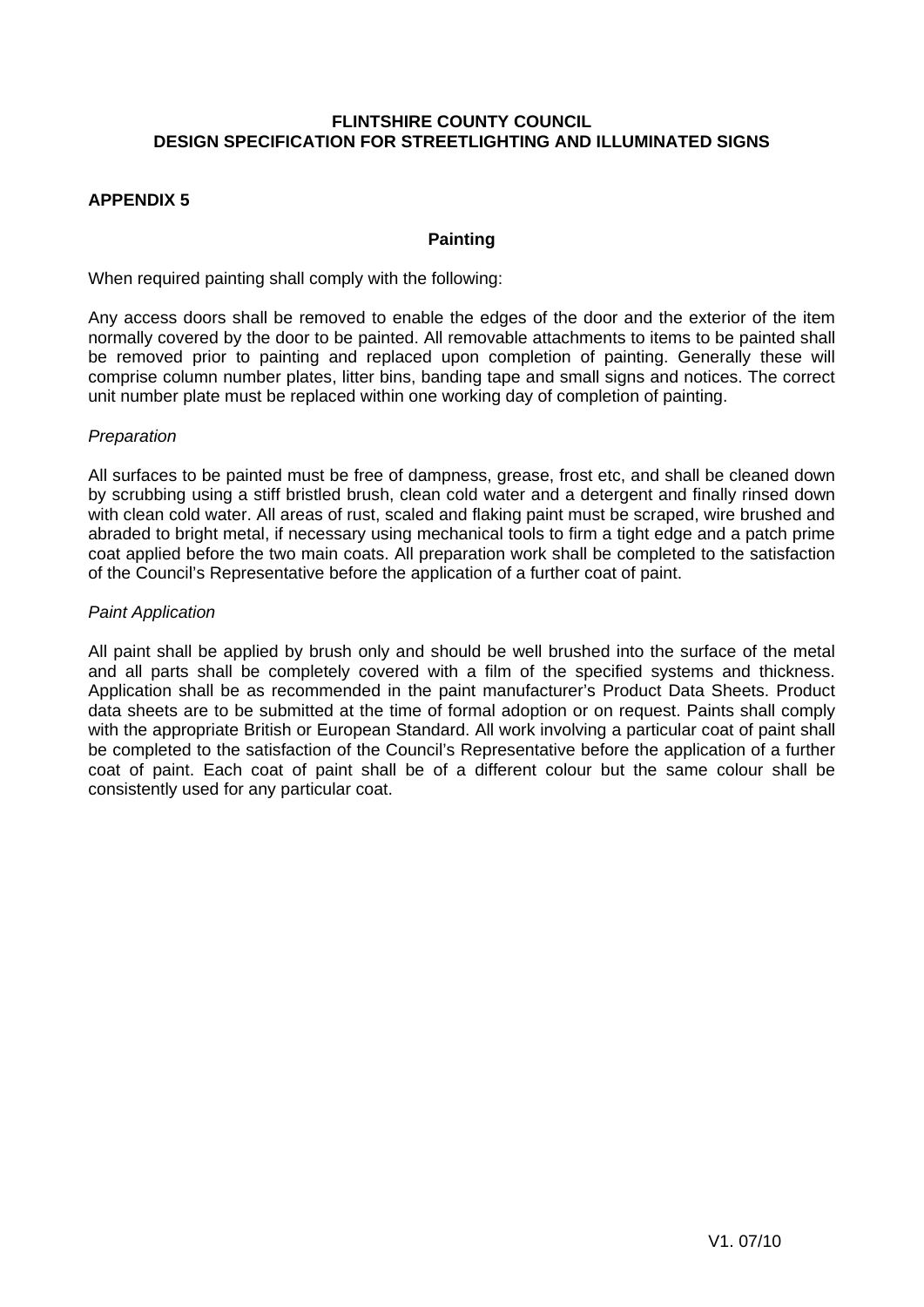### **APPENDIX 6**

### **Competence and Accreditation**

- 1 The installer of the lighting installation must be NICEIC or ECA registered, National Highways Sector Scheme accredited and experienced in the installation of highway electrical equipment and qualified to provide official completion and test certificates.
- 2 Supply method statements including risk assessments and copies of the relevant cards to the Street Lighting Manager before any works be undertaken for proposed adopted civil, electrical and illuminated works within Flintshire.

Note:-

\* For an interim period of two years from July 2010, provided installers can demonstrate their intention to move towards Sector Scheme accreditation, then they will be approved. With effect from 1 August 2012, installers will have to have accreditation to the National Highways Sector Scheme for the Installation of Highway Electrical Equipment and Supporting Works (www.ukas.com)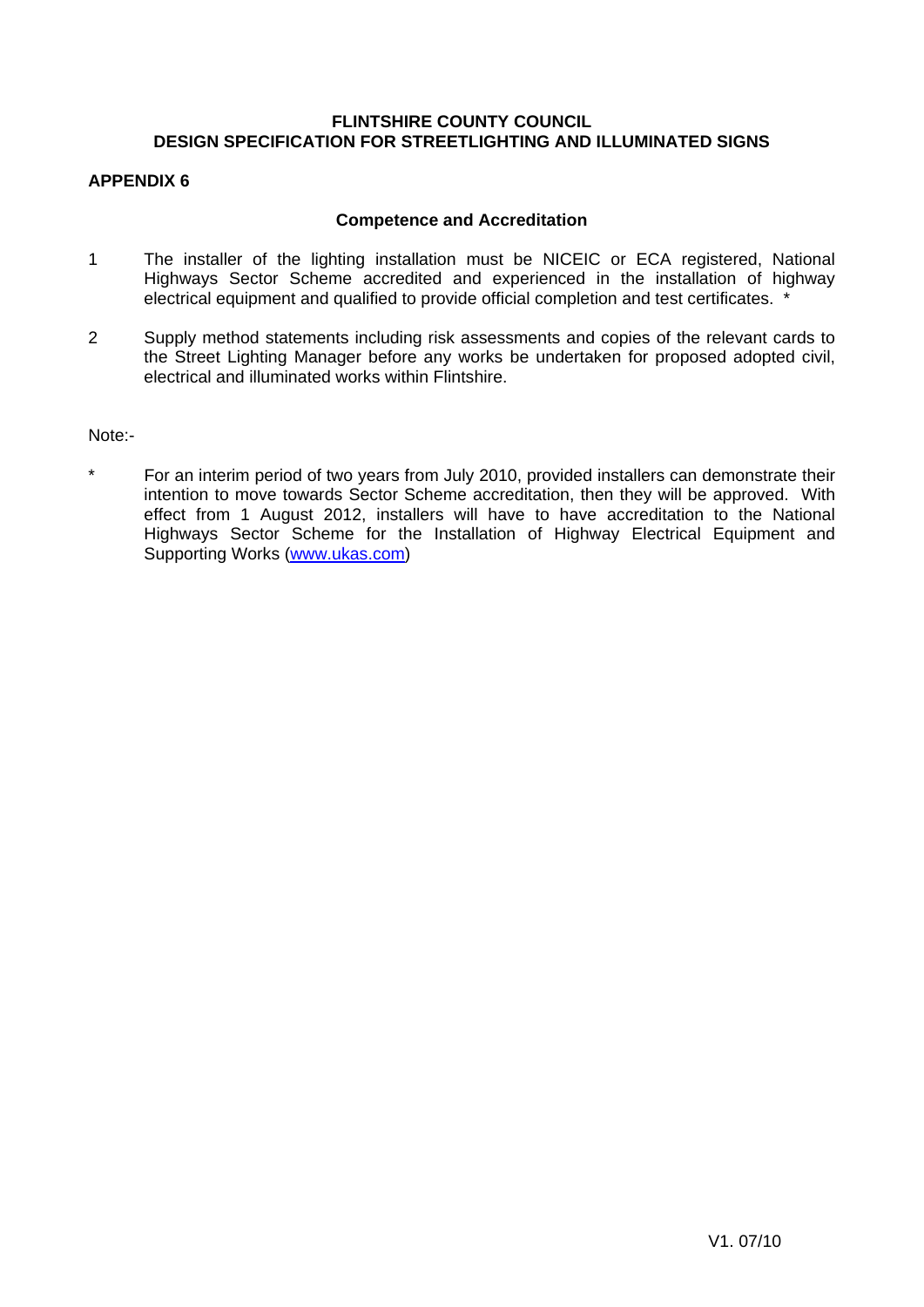### **APPENDIX 7**

### **Remote Monitoring System, New Technologies and Energy Saving Equipment**

- 1 Dimming is to be installed in all new developments where appropriate.
- 2 Further details will be provided by the Council when the design is submitted or upon request from the Street Lighting Manager.
- 3 New technologies and energy saving equipment may / be installed only after discussion and acceptance from the Street Lighting Manager.